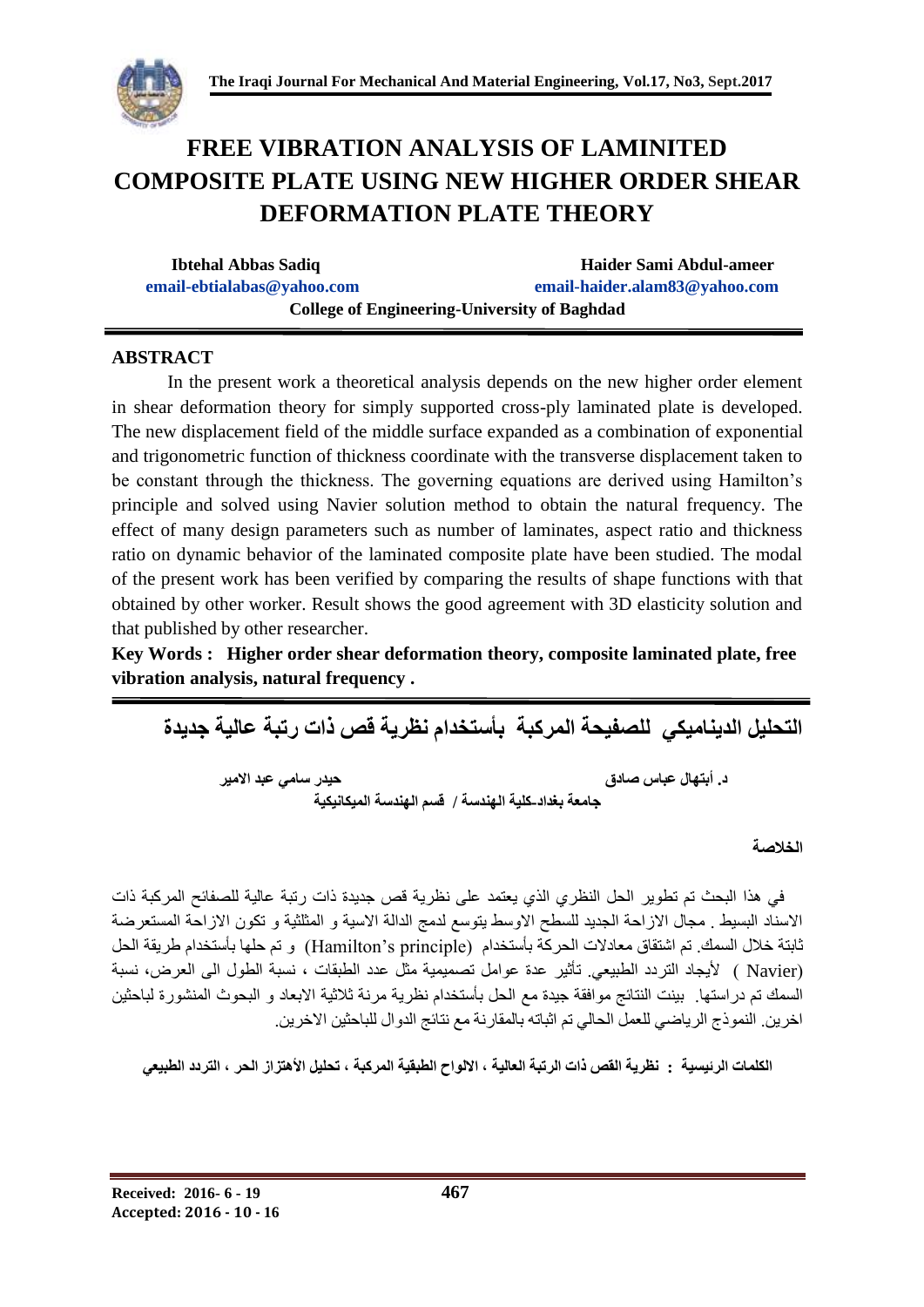## **NOMENCLATURE :-**

| <b>Symbol</b>                                                 | <b>Discretion</b>                                                          | Units   |  |
|---------------------------------------------------------------|----------------------------------------------------------------------------|---------|--|
| a                                                             | Plate dimension in x-direction                                             |         |  |
| b                                                             | Plate dimension in y-direction                                             | m       |  |
| h                                                             | Plate thickness                                                            | m       |  |
| $A_{ij}$ , $B_{ij}$ , $D_{ij}$ , $E_{ij}$                     | Extension, bending extension coupling,<br>bending and additional stiffness |         |  |
| $F_{ij}$ , $H_{ij}$                                           |                                                                            |         |  |
| $E_1$ , $E_2$ , $E_3$                                         | Elastic modulus components                                                 | Gpa     |  |
| $G_{12}$ , $G_{23}$ , $G_{13}$ ${\rm N}$                      | Shear modulus components                                                   | Gpa     |  |
|                                                               | Total number of plate layers                                               |         |  |
| $N_1$ , $N_2$ , $N_6$                                         | In-plane force result                                                      | N/m     |  |
| $M_1$ , $M_2$ , $M_6$                                         | Moment result per unit length                                              | N.m/m   |  |
| $P_1$ , $P_2$ , $P_6$                                         | Result force per unit length                                               | N/m     |  |
| $Q_1, Q_2$                                                    | Transverse shear force result                                              | N       |  |
| $K_1$ , $K_2$                                                 | Transverse shear force result (HSDT)                                       | N       |  |
| Ζ                                                             | Distance from neutral axis                                                 | M       |  |
| x,y,z                                                         | Cartesian coordinate system                                                | M       |  |
| $z_k$ , $z_{k+1}$                                             | Upper and lower lamia surface                                              | M       |  |
|                                                               | coordinates along z-direction                                              |         |  |
| $\varepsilon_{xx}$ , $\varepsilon_{yy}$ , $\varepsilon_{xy}$  | Strain components                                                          | m/m     |  |
| $\gamma_{xz}$ , $\gamma_{yz}$                                 | Transverse shear strain                                                    | m/m     |  |
| $v_{12}$                                                      | Poisson's ratio components                                                 |         |  |
| $\sigma_{xx}$ , $\sigma_{yy}$ , $\sigma_{xy}$ , $\sigma_{yz}$ | Stress components                                                          | Gpa     |  |
| $\sigma_{xz}$<br>$\theta$                                     |                                                                            |         |  |
|                                                               | Fiber orientation angle                                                    | Degree  |  |
| $U_{mn}$ , $V_{mn}$ , $W_{mn}$ , $\phi^1_{mn}$                | Arbitrary constant                                                         |         |  |
| $\frac{\phi^2_{mn}}{u(x,y)}$                                  | Flexural displacement                                                      |         |  |
| v(x,y)                                                        | Flexural displacement                                                      |         |  |
| w(x, y)                                                       | Flexural displacement                                                      |         |  |
| α                                                             | $m\pi$                                                                     |         |  |
| β                                                             | h<br>$n\pi$                                                                |         |  |
|                                                               | $\boldsymbol{h}$                                                           |         |  |
| $c_{ij}$                                                      | Stiffness matrix                                                           |         |  |
| 1,2,3                                                         | Principal material coordinate system                                       |         |  |
| Wn                                                            | non-dimensional natural frequency                                          | Rad/sec |  |

# **INTRODUCTION :-**

Composite materials are so necessary in many engineering applications, as vehicles parts industry, aero structures industry and medical devices industry. With the wide use of composite plate in the modern industry, static and dynamic analysis of plate structure under different types of loads and different boundary condition become a main part in design procedure. In the past few years, many researchers resorted to the development of many theories to clearly predict the response of laminated plate composite material. It is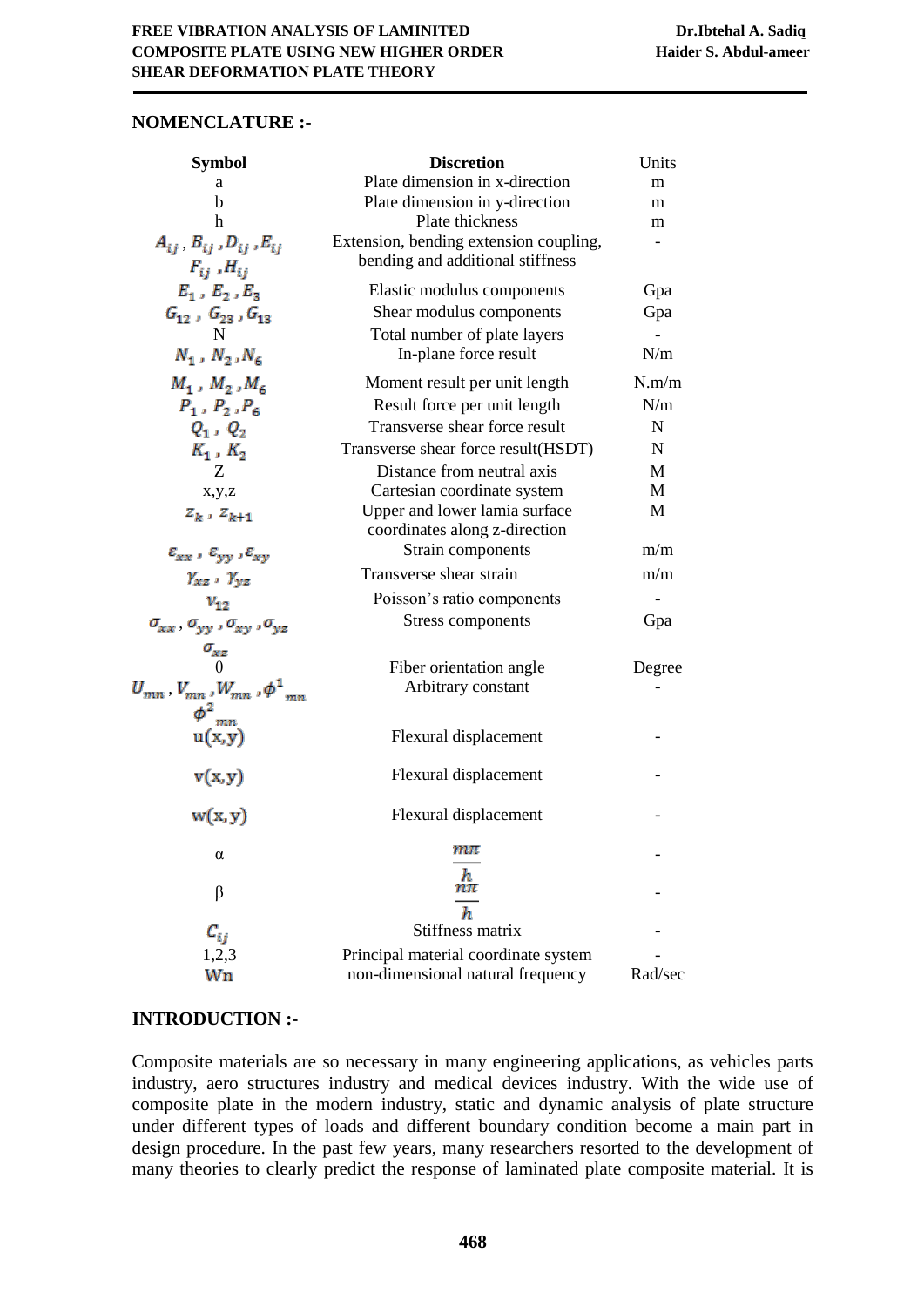necessary to know the theories of laminated composite plates, because it is not possible to provide accurate analysis without knowledge of theories. These theories can be classified in to three type's single layer theories, layer-wise theories and continuum based 3D elasticity theories **Pervez.et al.2010**. Many researchers had studied static and dynamic analysis of composite plate by using higher order shear deformation theory, and other researchers have studied the natural frequency of simply supported composite plate.**N. D. Phan.et al.1985.** developed Analysis of laminated composite plates using a higher-order shear deformation theory. A higher-order shear deformation theory used to analysis laminated anisotropic composite plates for deflections, stresses, natural frequencies and buckling loads. The theory accounts for parabolic distribution of the transverse shear stresses, and requires no shear correction coefficients. A displacement finite element model of the theory developed, and applications of the element to bending, Vibration and stability of laminated plates were discussed. The present solutions are compared with those obtained using the classical plate theory and the three-dimensional elasticity theory. **M.Rastgaar Aagaah.et al. 2006.** Studied Natural frequencies of laminated composite plates used third order shear deformation theory. Natural frequencies of square laminated composite plates for different supports at edges presented. Using a third order shear deformation theory of plates (TSDT), which was categorized in equivalent single layer theories (ESL), a new set of linear equations of motion for square multi-layered composite plates had been derived. Laminated plates were supposed to be either angle ply or crossply. Moreover, FEM was used to solved the equations and find the fundamental natural frequencies. Finally some results for plates with different combination of layers and supports are reported. The results are compared to the results. **Hiroyuki Matsunaga 2000.**  Developed .Natural frequencies and buckling stresses of cross-ply laminated composite plates are analyzed by taking into account the effects of shear deformation, thickness change and rotatory inertia. By using the method of power series expansion of displacement components, a set of fundamental dynamic equations of a two-dimensional higher-order theory for thick rectangular laminates subjected to in-plane stresses is derived through Hamilton's principle. Several sets of truncated approximate theories are applied to solve the eigenvalue problems of a simply supported thick laminated plate. In order to assure the accuracy of the present theory, convergence properties of the lowest natural frequency and buckling stress are examined in detail. Numerical results are compared with those of the published existing theories and FEM solutions. The modal displacement and stress distributions in the thickness direction are obtained and plotted in figures. It is noticed that the present global higher-order approximate theories can predict the natural frequencies, buckling stresses and stresses of thick multilayered composite laminates as accurately as three dimensional solutions. Ration and stability of cross-ply laminated composite plates according to a global higher-order plate theory. **Akavci.et al.2003.**  Presented buckling and free vibration analysis of laminated composite plate by using two new hyperbolic shear-deformation theories. Two new hyperbolic displacement models, HPSDT1 and HPSDT2, are used for the buckling and free vibration analysis of simply supported orthotropic laminated composite plates. The models contain hyperbolic expressions to account for the parabolic distributions of transverse shear stresses and to satisfy the zero shear-stress conditions at the top and bottom surfaces of the plates. The equation of motion for thick laminated rectangular plates subjected to in-plane loads is deduced through the use of Hamilton's principle. Closed-form solutions are obtained by using the Navier technique, and then the buckling loads and the fundamental frequencies are found by solving eigenvalue problems. **Song Xiang.et al. 2009.** Presented Natural frequencies of generally laminated composite plates using the Gaussian radial basis function and first-order shear deformation theory. The Gaussian radial basis functions and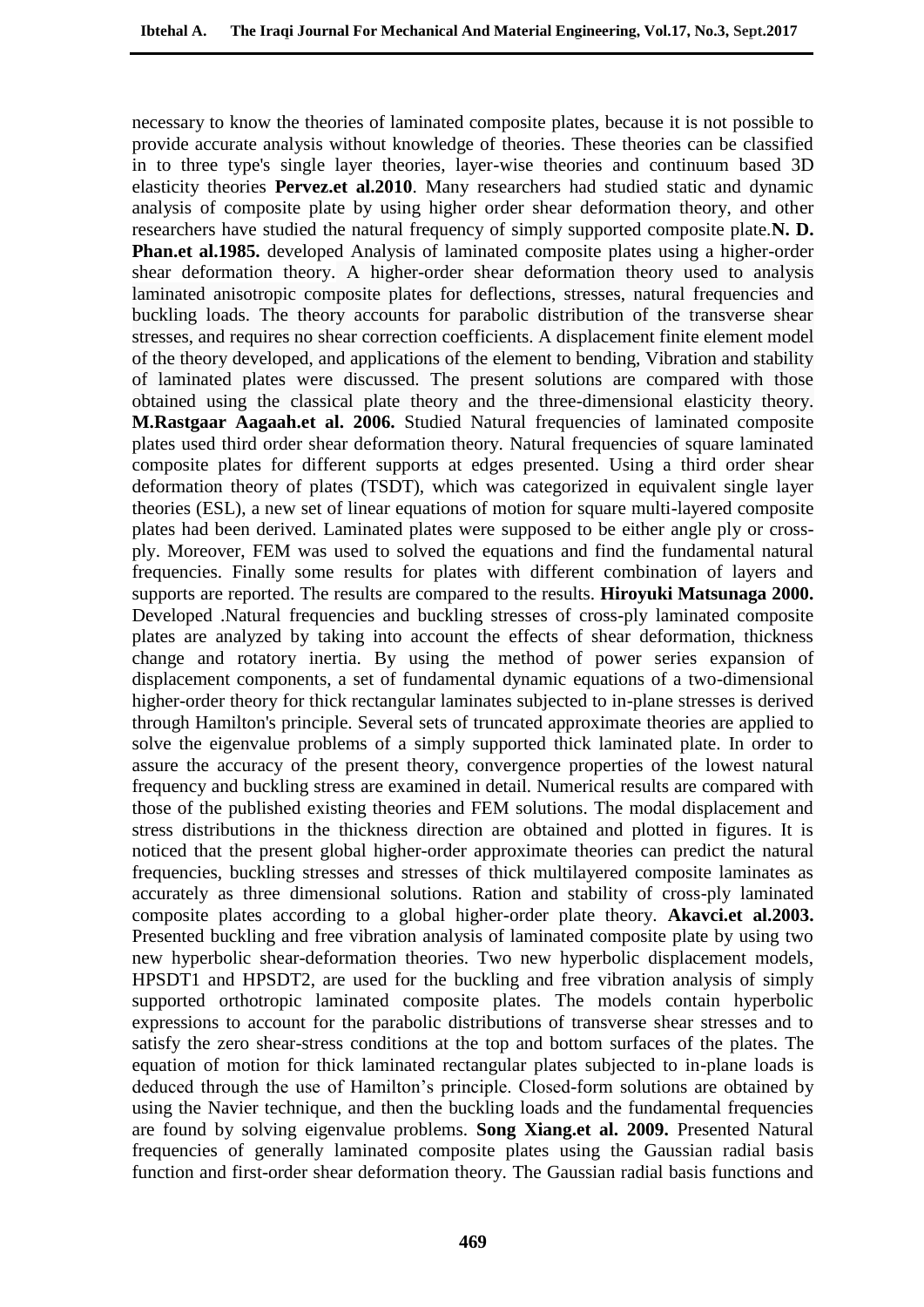## **FREE VIBRATION ANALYSIS OF LAMINITED Dr.Ibtehal A. Sadiq COMPOSITE PLATE USING NEW HIGHER ORDER Haider S. Abdul-ameer SHEAR DEFORMATION PLATE THEORY**

first-order shear deformation theory are presented to calculate the natural frequencies of generally laminated composite plates. Several numerical examples are used to show convergence and accuracy of the present method. The results of the present paper are in good agreement with the results already reported in the literature, which demonstrate the high numerical accuracy of the Gaussian radial basis function for vibration analysis of generally laminated composite plates. **Mantari.et al.** studied Static and dynamic analysis of laminated composite and sandwich plates and shells by using a new higher-order shear deformation theory. A new higher order shear deformation theory for elastic composite/sandwich plates and shells is developed. The new displacement field depends on a parameter ''m'', whose value is determined so as to give results closest to the 3D elasticity bending solutions. The present theory accounts for an approximately parabolic distribution of the transverse shear strains through the shell thickness and tangential stressfree boundary conditions on the shell boundary surface. The governing equations and boundary conditions are derived by employing the principle of virtual work. These equations are solved using Navier-type, closed form solutions. Shells and plates are subjected to bi-sinusoidal, distributed and point loads. Results are provided for thick to thin as well as shallow and deep shells. **Adnan Naji.et al. 2012.** Developed free vibration analysis of laminated composite plate using HOST 12. The present works an application of a Higher Order Shear Deformation Theory (HOST 12) to problem of free vibration of simply supported symmetric and anti-symmetric angle-ply composite laminated plates. The theoretical model HOST12 presented incorporates laminate deformations which account for the effects of transverse shear deformation, transverse normal strain/stress and a nonlinear variation of in-plane displacements with respect to the thickness coordinate – thus modeling the warping of transverse cross-sections more accurately and eliminating the need for shear correction coefficients. Solutions are obtained in closed-form using Navier's technique by solving the eigenvalue equation. Plates with varying number of layers, degrees of anisotropy and slenderness ratios are considered for analysis. **Huu.et al.2013.**  Various efficient higher-order shear deformation theories are presented for bending and free vibration analyses of functionally graded plates. The displacement fields of the present theories are chosen based on cubic, sinusoidal, hyperbolic, and exponential variations in the in-plane displacements through the thickness of the plate. By dividing the transverse displacement into the bending and shear parts and making further assumptions, the number of unknowns and equations of motion of the present theories is reduced and hence makes them simple to use. Equations of motion are derived from Hamilton's principle. Analytical solutions for deflections, stresses, and frequencies are obtained for simply supported rectangular plates. The accuracy of the present theories is verified by comparing the obtained results with the exact three-dimensional (3D) and quasi-3D solutions and those predicted by higher-order shear deformation theories. **Atteshamuddin S. Sayyad.et al. 2015.** Studied Bending, Vibration and Buckling of Laminated Composite Plates Using a Simple Four Variable Plate Theory. A simple trigonometric shear deformation theory is applied for the bending, buckling and free vibration of cross ply laminated composite plates. The theory involves four unknown variables which are five in first order shear deformation theory or any other higher order theories. The in-plane displacement field uses sinusoidal function in terms of thickness co-ordinate to include the shear deformation effect. The transverse displacement includes bending and shear components. Satisfies the zero shear stress conditions at top and bottom surfaces of plates without using shear correction factor. Equations of motion associated with the present theory are obtained using the dynamic version of virtual work principle. A closed form solution is obtained using double trigonometric series suggested by Navier.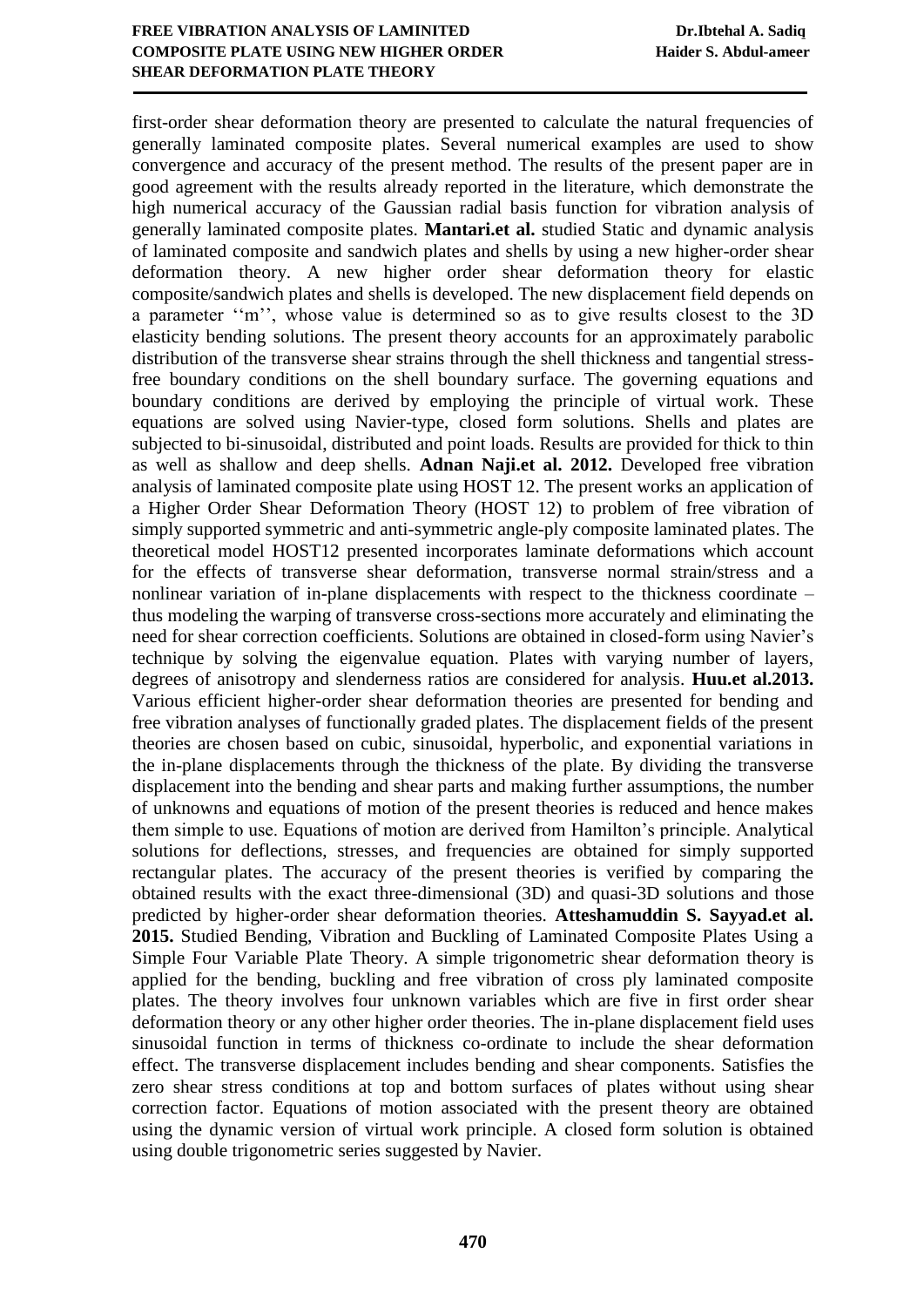In the present work, a new higher order displacement field in which the displacement of the middle surface expanded as a combination of exponential and trigonometric functions of the thickness coordinate and the transverse displacement taken to be constant through the thickness, is proposed. Necessary equilibrium equations and boundary conditions are derived by employing the principle of virtual work. The theory accounts for adequate distribution of the transverse shear strains through the plate thickness and the tangential stress-free boundary conditions on the plate boundary surface, therefore a shear correction factor is not required. Exact solutions for natural frequency of simply supported plates are presented.

#### **THEORETICAL ANALYSIS :**-

#### **Displacement Field:**

In the present work, a new higher order displacement field in which the displacement of the middle surface expanded as a combination of exponential trigonometric function of the thickness coordinate and the transverse displacement taken to be constant through the thickness is developed. The displacement field of the new higher order theory of laminated composite plate is: **J.N.Raddy 2003**

$$
u(x,y,z) = u(x,y) - z \left(\frac{\partial w}{\partial x}\right) + f(z)\theta_1(x,y) \tag{1-a}
$$

$$
\mathbf{v}(\mathbf{x}, \mathbf{y}, \mathbf{z}) = \mathbf{v}(\mathbf{x}, \mathbf{y}) - \mathbf{z} \left( \frac{\partial \mathbf{w}}{\partial \mathbf{y}} \right) + \mathbf{f}(\mathbf{z}) \theta_2(\mathbf{x}, \mathbf{y}) \tag{1-b}
$$

$$
w(x, y, z) = w(x, y) \tag{1-c}
$$

Where:

 $u(x, y), v(x, y), w(x, y), \theta_1(x, y), \theta_2(x, y)$  Are the five unknown functions of middle surface of the plate as shown in the figure(1) while  $f(z)$  represents shape functions determining the distribution of the transverse shear strains and stresses along the thickness.

The shape function derived by different researchers are given in table 1, actually the present modeling is a combination of exponential functions and polynomial as shown in figure(2). With the same Reddy and Liu and generalized procedure developed by Sadatos and free boundary conditions at the top and bottom surfaces of the plate. The new displacement field presented in this paper is:

$$
u(x, y, z) = u(x, y) + z \left(\frac{m\pi}{h} \theta_1 - \frac{\partial w}{\partial x}\right) + \sin\frac{\pi z}{h} e^{\frac{m\pi z}{h}} \theta_1
$$
\n
$$
\lim_{\pi \to 0} \frac{w}{m\pi} \frac{w}{h} = \frac{m\pi z}{h}
$$
\n(2-a)

$$
v(x, y, z) = v(x, y) + z \left(\frac{m\pi}{h} \theta_2 - \frac{\partial w}{\partial y}\right) + \sin\frac{\pi z}{h} e^{\frac{m\pi z}{h}} \theta_2
$$
\n(2-b)

$$
w(x, y, z) = w_0 \tag{2-c}
$$

where the new function used in present work is:

$$
\mathbf{f}(\mathbf{z}) = \sin \frac{\pi \mathbf{z}}{\mathbf{h}} \mathbf{e}^{\frac{\pi \mathbf{m} \mathbf{z}}{\mathbf{h}}} + \mathbf{y} \mathbf{z}
$$
  
 
$$
y = \frac{\pi m}{n}, m = \text{constant}
$$
 (3)

For small strains, the strain-displacement relations take the form:

$$
\varepsilon_{xx} = \frac{\partial u}{\partial x} \tag{4-a}
$$

$$
\varepsilon_{\text{v}v} = \frac{\partial v}{\partial t}
$$

$$
\partial y \tag{4-b}
$$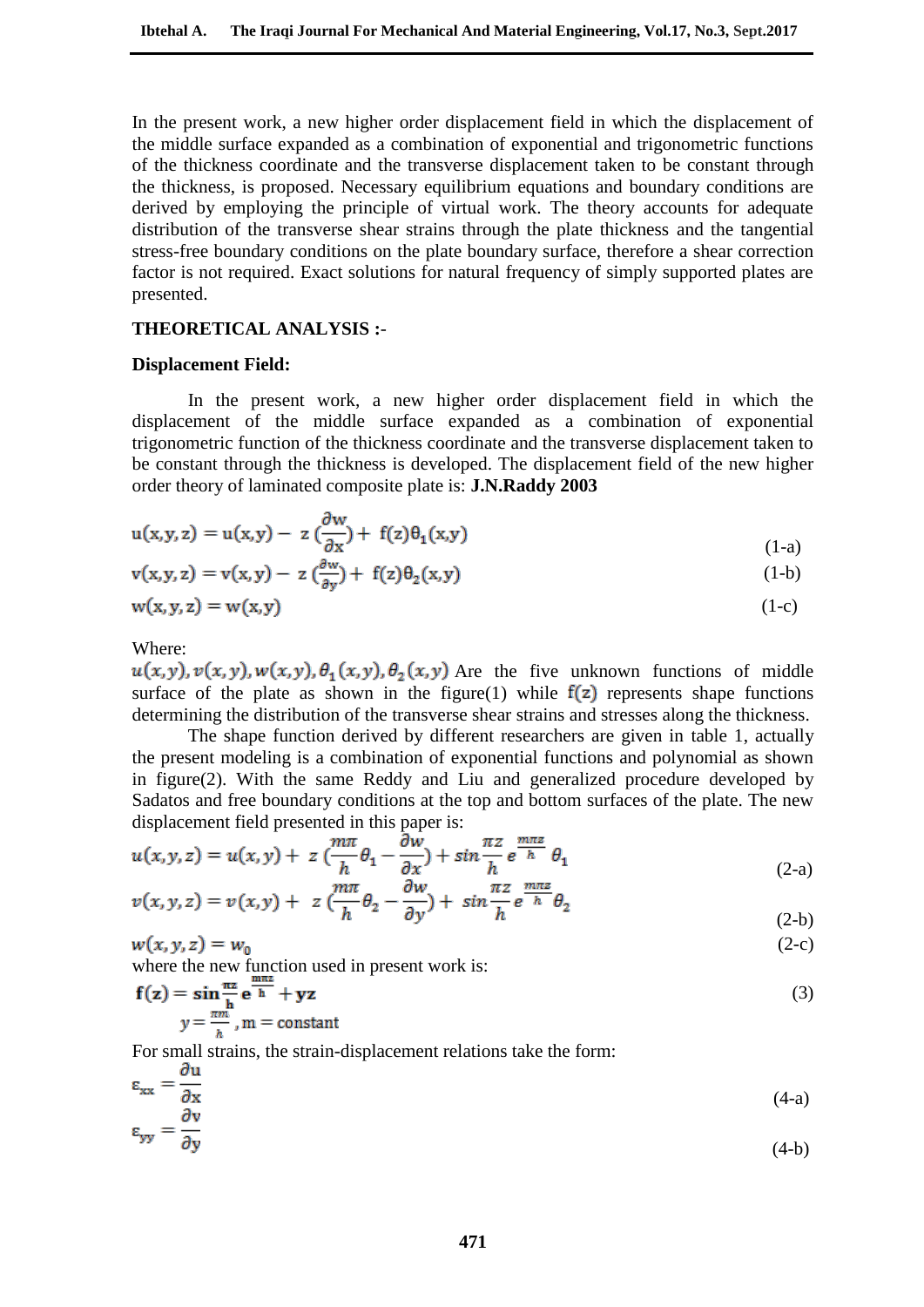$$
\varepsilon_{zz} = \frac{\partial w}{\partial z} \tag{4-c}
$$

$$
\varepsilon_{xy} = \frac{1}{2} \left( \frac{\partial u}{\partial y} + \frac{\partial v}{\partial x} \right) = \frac{1}{2} \gamma_{xy}
$$
\n
$$
(4-d)
$$

$$
\varepsilon_{xz} = \frac{1}{2} \left( \frac{1}{\partial z} + \frac{\partial z}{\partial x} \right) = \frac{1}{2} \gamma_{xz}
$$
\n
$$
\varepsilon_{yz} = \frac{1}{2} \left( \frac{\partial v}{\partial z} + \frac{\partial w}{\partial y} \right) = \frac{1}{2} \gamma_{yz}
$$
\n(4-e)\n(4-f)

The strain associated with the displacement field by substituting equations (2a-c) into equations (4a-e) to give:

$$
\varepsilon_{xx} = \varepsilon_{xx}^0 + z\varepsilon_{xx}^1 + \sin\frac{\pi z}{h} e^{\frac{m\pi z}{h}} \varepsilon_{xx}^2
$$
\n
$$
\varepsilon_{yy} = \varepsilon_{yy}^0 + z\varepsilon_{yy}^1 + \sin\frac{\pi z}{h} e^{\frac{m\pi z}{h}} \varepsilon_{yy}^2
$$
\n(5-b)

$$
\varepsilon_{yy} = \varepsilon_{yy}^0 + z\varepsilon_{yy}^1 + \sin\frac{\pi\varepsilon}{h}e^{-h}\varepsilon_{yy}^2
$$
\n
$$
\gamma_{xy} = \varepsilon_{xy}^0 + z\varepsilon_{xy}^1 + \sin\frac{\pi\varepsilon}{h}e^{-h}\varepsilon_{xy}^2
$$
\n(5-b)\n
$$
(5-c)
$$

$$
\gamma_{xz} = \varepsilon_{xz}^0 + (m * sin \frac{\pi z}{h} + cos \frac{\pi z}{h}) \frac{\pi}{h} e^{\frac{m \pi z}{h}} \varepsilon_{xz}^3
$$
\n
$$
\gamma_{yz} = \varepsilon_{yz}^0 + (m * sin \frac{\pi z}{h} + cos \frac{\pi z}{h}) \frac{\pi}{h} e^{\frac{m \pi z}{h}} \varepsilon_{yz}^3
$$
\n
$$
(5-e)
$$

Where:

$$
\begin{pmatrix}\n\varepsilon_{xx}^{0} \\
\varepsilon_{yy}^{0} \\
\gamma_{xy}^{0}\n\end{pmatrix} = \begin{pmatrix}\n\frac{\partial u}{\partial x} \\
\frac{\partial u}{\partial y} \\
\frac{\partial u}{\partial y} + \frac{\partial v}{\partial y}\n\end{pmatrix}
$$
\n
$$
\begin{pmatrix}\n\varepsilon_{xx}^{1} \\
\varepsilon_{xy}^{1} \\
\varepsilon_{yy}^{1} \\
\gamma_{xy}^{1}\n\end{pmatrix} = \begin{pmatrix}\n\frac{m\pi}{h} \frac{\partial \theta_{1}}{\partial x_{1}} - \frac{\partial^{2} w}{\partial x^{2}} \\
\frac{m\pi}{h} \frac{\partial \theta_{2}}{\partial y_{1}} - \frac{\partial^{2} w}{\partial y^{2}} \\
\frac{m\pi}{h} \frac{\partial \theta_{2}}{\partial x_{1}} + \frac{m\pi}{h} \frac{\partial \theta_{2}}{\partial y_{1}} - 2\frac{\partial^{2} w}{\partial x \partial y}\n\end{pmatrix}
$$
\n
$$
\begin{pmatrix}\n\varepsilon_{xx}^{2} \\
\varepsilon_{yy}^{2} \\
\varepsilon_{yy}^{2} \\
\gamma_{xy}^{2}\n\end{pmatrix} = \begin{pmatrix}\n\frac{\partial \theta_{1}}{\partial x} \\
\frac{\partial \theta_{2}}{\partial x} \\
\frac{\partial \theta_{2}}{\partial x} + \frac{\partial \theta_{1}}{\partial y} \\
\frac{\partial \theta_{2}}{\partial x} + \frac{\partial \theta_{1}}{\partial y}\n\end{pmatrix}
$$
\n
$$
\begin{pmatrix}\n\gamma_{xx}^{0} \\
\gamma_{yy}^{0} \\
\gamma_{yz}^{0}\n\end{pmatrix} = \begin{pmatrix}\nm_{x}^{m} \theta_{1} \\
m_{x}^{m} \theta_{2} \\
\frac{\partial \theta_{2}}{\partial x} + \frac{\partial \theta_{1}}{\partial y}\n\end{pmatrix}
$$
\n
$$
(6)
$$

# **Hamilton's principles:**

The equation of motion of the new higher order theory will be derived using the dynamic version of the principle of virtual displacements: **Raddy, 2003** (7)

The virtual strain energy  $\delta U$  is: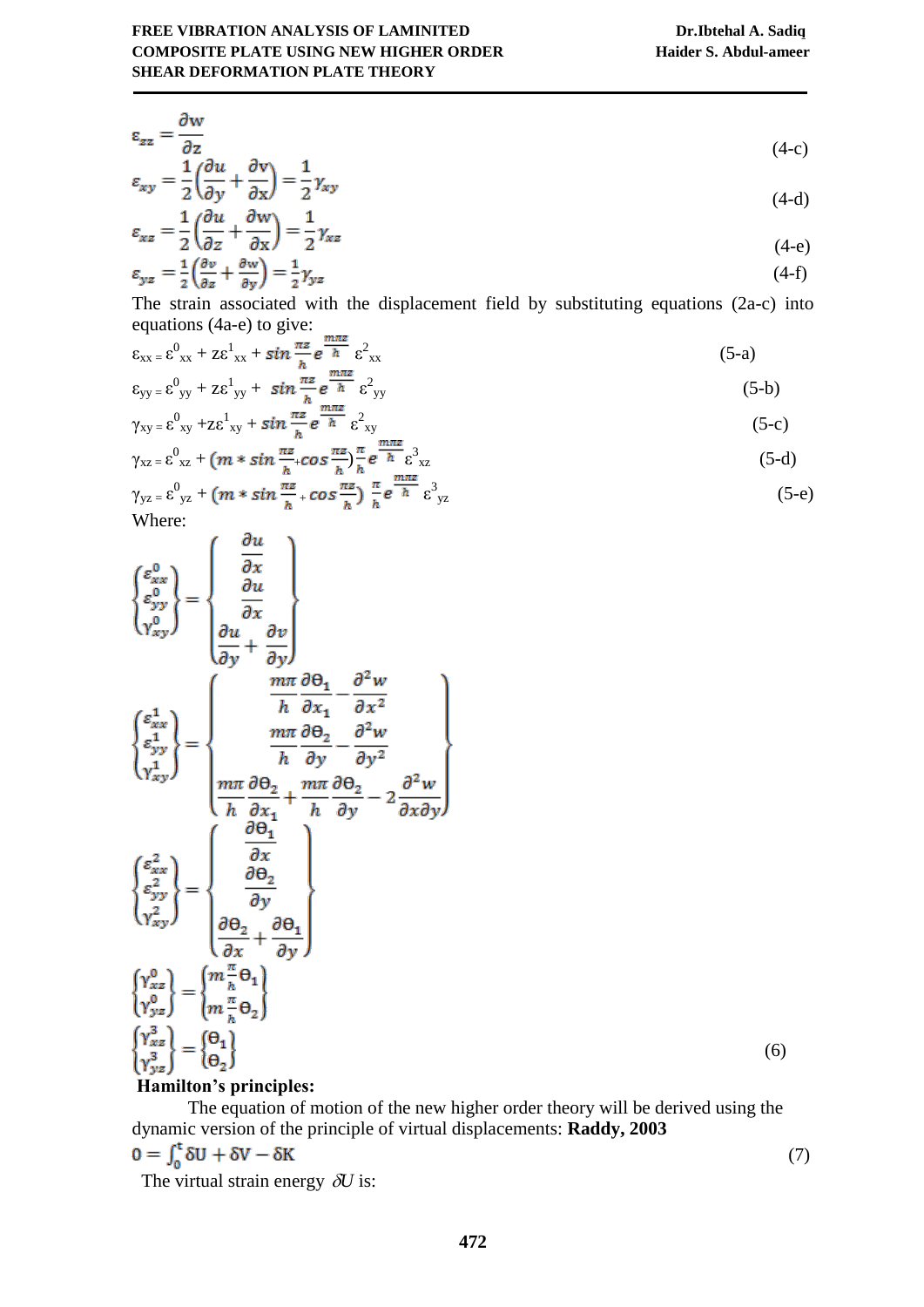$$
\delta U = \left[\int_{-\hbar}^{\frac{h}{2}} \left\{\int_{0}^{k} \sigma_{xx} \delta \varepsilon_{xx}^{k} + \sigma_{yy} \delta \varepsilon_{yy}^{k} + \sigma_{xy} \delta \varepsilon_{xy}^{k} + \sigma_{yz} \delta \varepsilon_{yz}^{k} + \sigma_{xz} \delta \varepsilon_{xz}^{k}\right] \partial x \partial y\} \partial z\right] = 0 \qquad (8)
$$
  
\n
$$
\delta U = \int_{-\hbar}^{\frac{h}{2}} (N_{1} \delta \varepsilon_{xx}^{0} + M_{1} \delta \varepsilon_{xx}^{1} + P_{1} \delta \varepsilon_{xx}^{2} + N_{2} \delta \varepsilon_{yy}^{0} + M_{2} \delta \varepsilon_{yy}^{1} + P_{2} \delta \varepsilon_{yy}^{2} + N_{6} \delta \varepsilon_{xy}^{0} + N_{6} \delta \varepsilon_{xy}^{0} + N_{6} \delta \varepsilon_{xy}^{1} + N_{6} \delta \varepsilon_{xy}^{2} + N_{2} \delta \varepsilon_{yz}^{3} + k_{2} \delta \varepsilon_{yz}^{3} + Q_{1} \delta \varepsilon_{xz}^{2} + k_{1} \delta \varepsilon_{xz}^{3} - \varepsilon_{xy}^{3} \partial x \partial y = 0
$$

(9)

Where:

 $(N_i, M_i, P_i, Q_i$  and  $K_i$ ) are the result of the following integration:  $(i = 1,2,6)$  $(N_i, M_i, P_i) =$  $(Q_1, K1) =$  $(Q_2, K2)=$ 

The virtual strains are known in terms of virtual displacement in equation (5) and then substituting the virtual strain into equation (9) and in integrating by parts to relative the virtual displacement (δu , δv , δw) in range of any differentiation, then we get:

$$
0 = -\int \left[\frac{\partial N_1}{\partial x} \delta u + \frac{m\pi}{h} \frac{\partial M_1}{\partial x} \delta \Theta_1 - \frac{\partial^2 M_1}{\partial x^2} \delta w + \frac{\partial P_1}{\partial x} \delta \Theta_1 + \frac{\partial N_2}{\partial y} \delta v + \frac{m\pi}{h} \frac{\partial M_2}{\partial y} \delta \Theta_2 - \frac{\partial^2 M_2}{\partial y^2} \delta w + \frac{\partial P_2}{\partial y} \delta \Theta_2 + \frac{\partial N_6}{\partial y} \delta u + \frac{\partial N_6}{\partial x} \delta v + \frac{m\pi}{h} \frac{\partial M_6}{\partial y} \delta \Theta_1 + \frac{m\pi}{h} \frac{\partial M_6}{\partial x} \delta \Theta_2 + 2 \frac{\partial^2 M_6}{\partial x \partial y} \delta w + \frac{\partial P_6}{\partial y} \delta \Theta_1 + \frac{\partial P_6}{\partial x} \delta \Theta_2 - \frac{m\pi}{h} Q_1 \delta \Theta_1 - \frac{m\pi}{h} Q_2 - K_1 \delta \Theta_1 - K_2 \delta \Theta_2 \right] \partial x \partial y = 0
$$
\n(10)

The virtual work done by applied forces  $\delta v$  is:

$$
\delta V = -\int_{\Omega} q \, \delta w \, dx dy \tag{11}
$$

$$
\delta K = \iint_{-\frac{h}{2}}^{\frac{h}{2}} \rho \{ [u + z \left( \frac{m\pi}{h} \theta_1 - \frac{\partial w}{\partial x} \right) + f(z) \theta_1] \left[ \delta u + z \left( \frac{m\pi}{h} \delta \theta_1 - \frac{\partial w}{\partial x} \right) + f(z) \delta \theta_1 \right] +
$$
  
\n
$$
\left[ v + z \left( \frac{m\pi}{h} \theta_2 - \frac{\partial w}{\partial y} \right) + f(z) \theta_2 \right] * \left[ \delta v + z \left( \frac{m\pi}{h} \delta \theta_2 - \frac{\partial w}{\partial y} \right) + f(z) \delta \theta_2 \right] + w \delta w \} dv
$$
  
\n
$$
\delta K = \left[ \left( I_1 u + I_2 \frac{m\pi}{h} \theta_1 - I_2 \frac{\partial w}{\partial x} + I_4 \theta_1 \right) \delta u + \left( I_2 u + I_3 \frac{m\pi}{h} \theta_1 - I_3 \frac{\partial w}{\partial x} + I_5 \theta_1 \right) \frac{m\pi}{h} \delta \theta_1 - \left( I_2 u + I_3 \frac{m\pi}{h} \theta_1 - I_3 \frac{\partial w}{\partial x} + I_5 \theta_1 \right) \frac{\delta w}{\partial x} + \left( I_4 u + I_5 \frac{m\pi}{h} \theta_1 - I_5 \frac{\partial w}{\partial x} + I_6 \theta_1 \right) \theta_1 + \left( I_1 v + I_2 \frac{m\pi}{h} \theta_2 - I_2 \frac{\partial w}{\partial y} + I_4 \theta_2 \right) \delta v + \left( I_2 v + I_3 \frac{m\pi}{h} \theta_2 - I_3 \frac{\partial w}{\partial y} + I_5 \theta_2 \right) \frac{m\pi}{h} \theta_2 - \left( I_2 v + I_3 \frac{m\pi}{h} \theta_2 - I_3 \frac{\partial w}{\partial y} + I_6 \theta_2 \right) \theta_2 + \left( I_4 w + I_5 \frac{m\pi}{h} \theta_2 - I_5 \frac{\partial w}{\partial y} + I_6 \theta_2 \right) \theta_2 + \left( I_4 w + I_6 \frac{m\pi}{h} \theta_2 - I_6 \frac{\partial w}{\partial y} + I_6
$$

Where:  $I_1$ ,  $I_2$ ,  $I_3$ ,  $I_4$ ,  $I_5$ ,  $I_6$  are the moment of inertia. **Equation of motion**

The Euler-Lagrange is obtained by substituting Eq. $(8 - 11)$  into Eq. $(7)$  and then setting the coefficient of (δu, δv, δw,  $\delta\Theta_1$ ,  $\delta\Theta_2$ ) over  $\Omega_0$  of Eq.(7) to zero separately, this give five equations of motion as follows:

$$
\delta u \rightarrow \frac{\partial N_4}{\partial x} + \frac{\partial N_6}{\partial y} = I_1 u^{...} + I_2 \frac{m\pi}{h} \theta_1^{...} - I_2 \frac{\partial w^{...}}{\partial x} + I_4 \theta_1^{...}
$$
  

$$
\delta v \rightarrow \frac{\partial N_2}{\partial y} + \frac{\partial N_6}{\partial x} = I_1 v^{...} + I_2 \frac{m\pi}{h} \theta_2^{...} - I_2 \frac{\partial w^{...}}{\partial y} + I_4 \theta_2^{...}
$$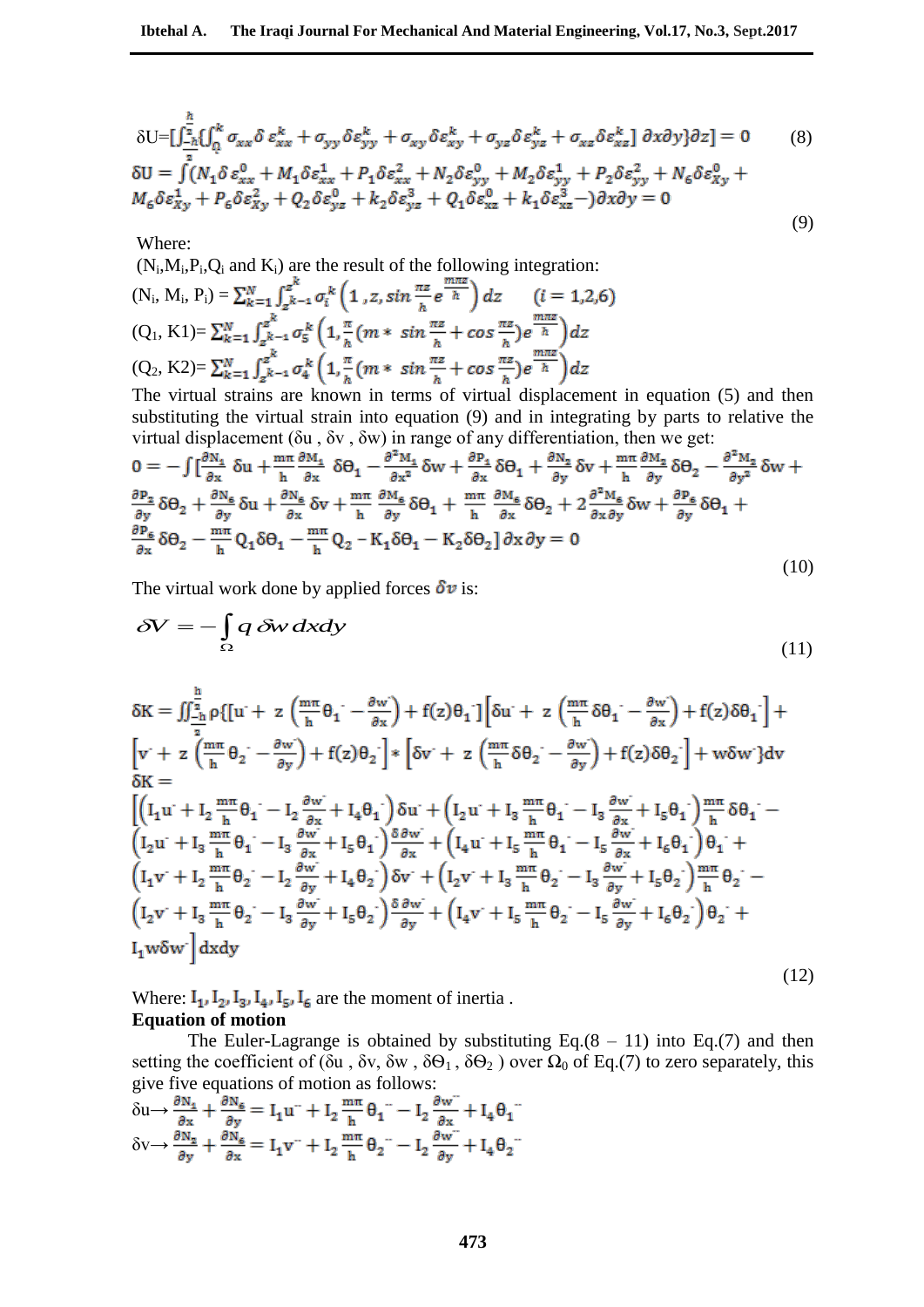$$
\delta w \rightarrow
$$
\n
$$
\frac{\partial^2 M_4}{\partial x^2} + \frac{\partial^2 M_2}{\partial y^2} + 2 \frac{\partial^2 M_6}{\partial x \partial y} + p = I_1 w^{-1} \left( I_2 \frac{\partial u^{2}}{\partial x} + I_3 \frac{m \pi}{h} \frac{\partial \theta_4}{\partial x} - I_3 \frac{\partial w^{2}}{\partial x^2} + I_5 \frac{\partial \theta_4}{\partial x} \right) -
$$
\n
$$
\left( I_2 \frac{\partial v^{2}}{\partial y} + I_3 \frac{m \pi}{h} \frac{\partial \theta_2}{\partial y} - I_3 \frac{\partial w^{2}}{\partial y^2} + I_5 \frac{\partial \theta_2}{\partial y} \right)
$$
\n
$$
\delta \Theta_1 \rightarrow
$$
\n
$$
\frac{m \pi}{h} \frac{\partial M_4}{\partial x} + \frac{m \pi}{h} \frac{\partial M_6}{\partial y} + \frac{\partial P_4}{\partial x} + \frac{\partial P_6}{\partial y} - \frac{m \pi}{h} Q_1 - K_1 = \left( I_2 u^{2} + I_3 \frac{m \pi}{h} \theta_1^{2} - I_3 \frac{\partial w^{2}}{\partial x} + I_5 \theta_1^{2} \right) \frac{m \pi}{h} +
$$
\n
$$
\left( I_4 u^{2} + I_5 \frac{m \pi}{h} \theta_1^{2} - I_5 \frac{\partial w^{2}}{\partial x} + I_6 \theta_1^{2} \right)
$$
\n
$$
\frac{m \pi}{h} \frac{\partial M_2}{\partial y} + \frac{m \pi}{h} \frac{\partial M_6}{\partial x} + \frac{\partial P_2}{\partial y} + \frac{\partial P_6}{\partial x} - \frac{m \pi}{h} Q_2 - K_2 = \left( I_2 v^{2} + I_3 \frac{m \pi}{h} \theta_2^{2} - I_3 \frac{w^{2}}{\partial y} + I_5 \theta_2^{2} \right) \frac{m \pi}{h} +
$$
\n
$$
\left( I_4 v^{2} + I_5 \frac{m \pi}{h} \theta_2^{2} - I_5 \frac{w^{2}}{\partial y} + I_6 \theta_2^{2} \right)
$$
\n
$$
(13a-f)
$$

The result forces are given by: **Raddy, 2003**

$$
\begin{aligned}\n\begin{bmatrix}\nN_{1} \\
N_{2} \\
N_{6}\n\end{bmatrix} &= \sum_{k=1}^{N} \int_{z^{k}}^{z^{k+1}} \begin{Bmatrix}\n\sigma_{1} \\
\sigma_{2} \\
\sigma_{6}\n\end{Bmatrix} dz\\
\begin{bmatrix}\nM_{1} \\
M_{2} \\
M_{6}\n\end{bmatrix} &= \sum_{k=1}^{N} \sum_{z^{k}}^{z^{k+1}} \begin{Bmatrix}\n\sigma_{1} \\
\sigma_{2} \\
\sigma_{6}\n\end{Bmatrix} z dz\\
\begin{bmatrix}\nP_{1} \\
P_{2} \\
P_{6}\n\end{bmatrix} &= \sum_{k=1}^{N} \sum_{z^{k}}^{z^{k+1}} \begin{Bmatrix}\n\sigma_{1} \\
\sigma_{2} \\
\sigma_{6}\n\end{Bmatrix} f(z) dz\\
\begin{bmatrix}\nQ_{1} \\
Q_{2}\n\end{bmatrix} &= \sum_{k=1}^{n} \begin{Bmatrix}\n\sigma_{5} \\
\sigma_{4}\n\end{Bmatrix} \partial z\\
\begin{bmatrix}\nk_{1} \\
k_{2}\n\end{bmatrix} &= \sum_{k=1}^{n} \begin{Bmatrix}\n\sigma_{5} \\
\sigma_{4}\n\end{Bmatrix} f(z) \partial z\n\end{aligned}
$$
\n(14a-f)

The plane stress reduced stiffness  $Q_{ij}$  is:

$$
Q_{11} = \frac{E_1}{1 - v_{12} v_{21}} , Q_{12} = \frac{v_{12} E_2}{1 - v_{12} v_{21}} , Q_{11} = \frac{E_2}{1 - v_{12} v_{21}}
$$
  
\n
$$
Q_{66} = G_{12} , Q_{44} = G_{23} , Q_{55} = G_{13}
$$
\n(15)

From the constitutive relation of the  $k<sup>th</sup>$  lamina the transformed stress-strain relation of an orthotropic lamina in a plane state of stress are:

$$
\begin{Bmatrix}\n\sigma_{xx} \\
\sigma_{yy} \\
\sigma_{xy}\n\end{Bmatrix} = \begin{bmatrix}\nQ_{11}Q_{12}Q_{16} \\
Q_{12}Q_{22}Q_{26} \\
Q_{16}Q_{26}Q_{66} \\
Q_{16}Q_{26}Q_{66}\n\end{bmatrix} \begin{Bmatrix}\n\varepsilon_{xx} \\
\varepsilon_{yy} \\
\gamma_{xy}\n\end{Bmatrix}
$$
\n
$$
\begin{Bmatrix}\n\sigma_{yz} \\
\sigma_{xz}\n\end{Bmatrix} = \begin{bmatrix}\nQ_{44} & Q_{45} \\
Q_{45} & Q_{55}\n\end{bmatrix} \begin{Bmatrix}\n\gamma_{yz} \\
\gamma_{xz}\n\end{Bmatrix}
$$
\n(16)

The force results are related to the strains by the relations:

$$
\begin{Bmatrix} N_{1} \\ N_{2} \\ N_{6} \end{Bmatrix} = \begin{bmatrix} A_{11}A_{12}A_{16} \\ A_{12}A_{22}A_{26} \\ A_{16}A_{26}A_{66} \end{bmatrix} \begin{Bmatrix} \epsilon_{1}^{0} \\ \epsilon_{2}^{0} \\ \epsilon_{6}^{0} \end{Bmatrix} + \begin{bmatrix} B_{11}B_{12}B_{16} \\ B_{12}B_{22}B_{26} \\ B_{16}B_{26}B_{66} \end{bmatrix} \begin{Bmatrix} \epsilon_{1}^{1} \\ \epsilon_{2}^{1} \\ \epsilon_{6}^{1} \end{Bmatrix} + \begin{bmatrix} E_{11}E_{12}E_{16} \\ E_{12}E_{22}E_{26} \\ E_{16}E_{26}E_{66} \end{bmatrix} \begin{Bmatrix} \epsilon_{1}^{2} \\ \epsilon_{2}^{2} \\ \epsilon_{6}^{2} \end{Bmatrix}
$$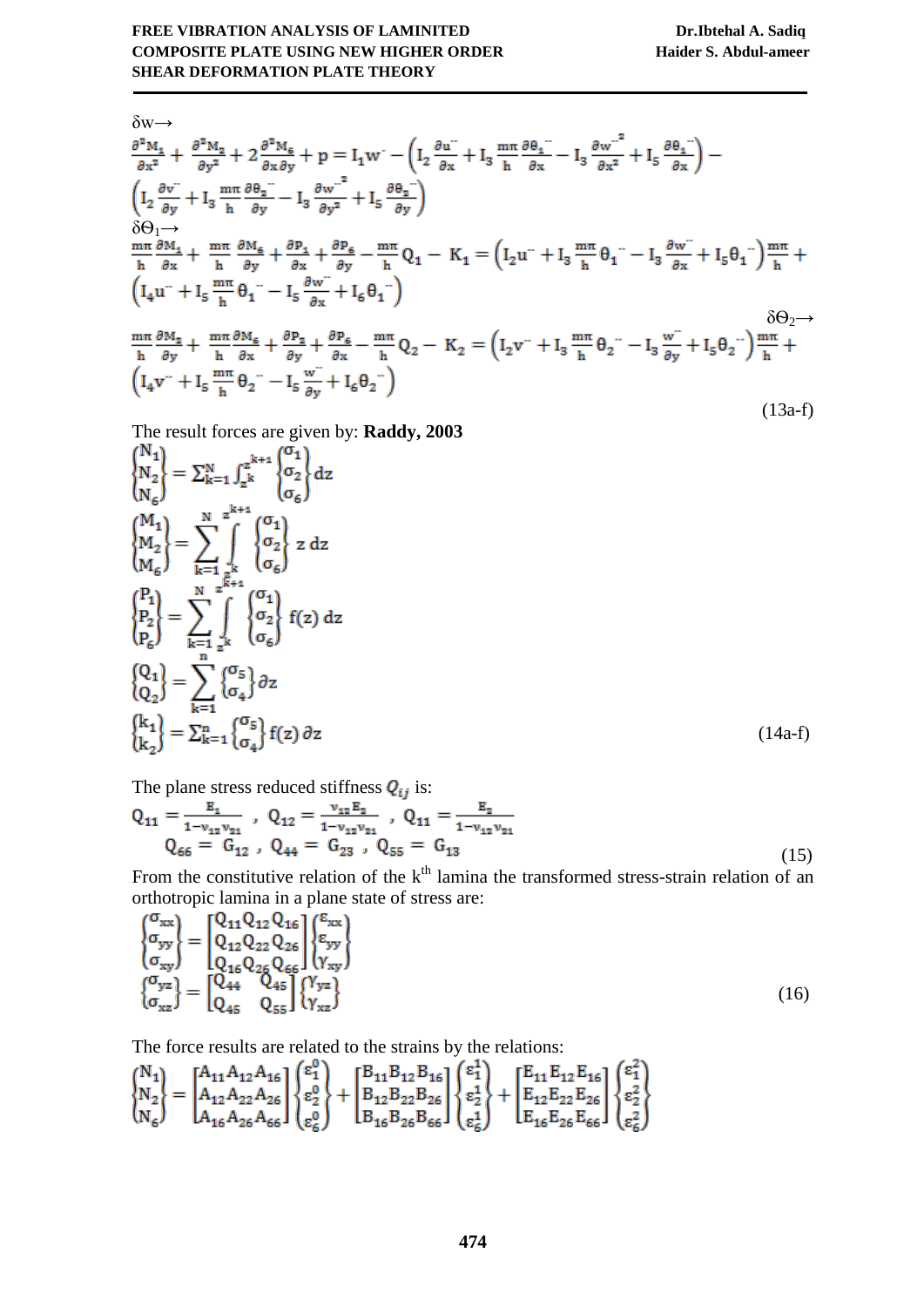$$
\begin{aligned}\n\begin{bmatrix}\nM_{1} \\
M_{2}\n\end{bmatrix} &= \begin{bmatrix}\nB_{11}B_{12}B_{16} \\
B_{12}B_{22}B_{26} \\
B_{16}B_{26}B_{66}\n\end{bmatrix}\n\begin{bmatrix}\n\varepsilon_{1}^{0} \\
\varepsilon_{2}^{0} \\
\varepsilon_{2}^{0}\n\end{bmatrix} + \begin{bmatrix}\nD_{11}D_{12}D_{16} \\
D_{12}D_{22}D_{26} \\
D_{16}D_{26}D_{66}\n\end{bmatrix}\n\begin{bmatrix}\n\varepsilon_{1}^{1} \\
\varepsilon_{2}^{1} \\
\varepsilon_{6}^{1}\n\end{bmatrix} + \begin{bmatrix}\nF_{11}F_{12}F_{16} \\
F_{12}F_{22}F_{26} \\
F_{16}F_{26}F_{66}\n\end{bmatrix}\n\begin{bmatrix}\n\varepsilon_{1}^{0} \\
\varepsilon_{2}^{2} \\
\varepsilon_{6}^{2}\n\end{bmatrix} \\
\begin{bmatrix}\nP_{1} \\
P_{2} \\
P_{2} \\
P_{6}\n\end{bmatrix} &= \begin{bmatrix}\nE_{11}E_{12}E_{16} \\
E_{12}E_{22}E_{26} \\
E_{16}E_{26}E_{66}\n\end{bmatrix}\n\begin{bmatrix}\n\varepsilon_{1}^{0} \\
\varepsilon_{2}^{0} \\
\varepsilon_{2}^{0}\n\end{bmatrix} + \begin{bmatrix}\nF_{11}F_{12}F_{16} \\
F_{12}F_{22}F_{26} \\
F_{16}F_{26}F_{66}\n\end{bmatrix}\n\begin{bmatrix}\n\varepsilon_{1}^{1} \\
\varepsilon_{2}^{1} \\
\varepsilon_{2}^{1}\n\end{bmatrix} + \begin{bmatrix}\nH_{11}H_{12}H_{16} \\
H_{12}H_{22}H_{26} \\
H_{16}H_{26}H_{66}\n\end{bmatrix}\n\begin{bmatrix}\n\varepsilon_{1}^{2} \\
\varepsilon_{2}^{2} \\
\varepsilon_{6}^{2}\n\end{bmatrix} \\
\begin{bmatrix}\nQ_{1} \\
Q_{2}\n\end{bmatrix} &= \begin{bmatrix}\nA_{55} & A_{54} \\
A_{45} & A_{4
$$

$$
A_{ij} = \int_{-\frac{h}{2}}^{\frac{h}{2}} Q_{ij} dz \t i = (1,2,4,5,6)
$$
  
\n
$$
B_{ij}, D_{ij}, E_{ij}, F_{ij}, H_{ij} = \int_{-\frac{h}{2}}^{\frac{h}{2}} Q_{ij}(z, z^2, \sin(\frac{\pi z}{h}) e^{\frac{m\pi z}{h}}, \sin(\frac{\pi z}{h}) e^{\frac{m\pi z}{h}} z, \sin^2(\frac{\pi z}{h}) e^{\frac{2m\pi z}{h}} \t i = (1,2,6)
$$

$$
I_{1}, I_{2}, I_{3}, I_{4}, I_{5}, I_{6} = \int_{-\frac{h}{2}}^{\frac{h}{2}} \rho(1, z, z^{2}, f(z), f(z)z, [f(z)]^{2}) dz
$$
  
\n
$$
J_{ij} = \int_{-\frac{h}{2}}^{\frac{h}{2}} Q_{ij} \frac{\pi}{h} e^{\frac{m\pi z}{h}} (m \sin{\frac{\pi z}{h}} + \cos{\frac{\pi z}{h}}) dz
$$
  
\n
$$
L_{ij} = \int_{-\frac{h}{2}}^{\frac{h}{2}} Q_{ij} (\frac{\pi}{h})^{2} e^{\frac{m\pi z}{h}} (m \sin{\frac{\pi z}{h}} + \cos{\frac{\pi z}{h}})^{2} dz \qquad i = (4, 5)
$$
 (18a-f)

#### **Navier's Solution**

In Navier's method the generalized displacements are expanded in a double trigonometric series in terms of unknown parameters. The choice of the function in the series is restricted to those which satisfy the boundary conditions of the problem as shown in Fig.3. Substitution of the displacement expansion into the ring equations should give a set of algebraic equation among the parameter of the expansion.Simply supported boundary conditions are satisfied by assuming the following form of displacements: **Raddy, 2003**

$$
u(x,y) = \sum_{m=1}^{\infty} \sum_{n=1}^{\infty} U_{mn} \cos(\alpha x) \sin(\beta y)
$$
  
\n
$$
v(x,y) = \sum_{m=1}^{\infty} \sum_{n=1}^{\infty} V_{mn} \sin(\alpha x) \cos(\beta y)
$$
  
\n
$$
w(x,y) = \sum_{m=1}^{\infty} \sum_{n=1}^{\infty} V_{mn} \sin(\alpha x) \sin(\beta y)
$$
  
\n
$$
\theta_1(x,y) = \sum_{m=1}^{\infty} \sum_{n=1}^{\infty} \theta_{1_{mn}} \cos(\alpha x) \sin(\beta y)
$$
  
\n
$$
\theta_2(x,y) = \sum_{m=1}^{\infty} \sum_{n=1}^{\infty} \theta_{2_{mn}} \sin(\alpha x) \cos(\beta y)
$$
  
\nwhere:  
\n
$$
\alpha = \frac{m\pi}{h}, \beta = \frac{n\pi}{h}, (U_{mn}, V_{mn}, W_{mn}, \theta_{1_{mn}}, \theta_{2_{mn}})
$$
 are arbitrary constants.  
\nThe Navier solution exists if the following stiffness are zero.

 $A_{16} = B_{16} = D_{16} = E_{16} = F_{16} = H_{16} = A_{26} = B_{26} = D_{26} = E_{26} = F_{26} = H_{26} = A_{45} =$  $I_{45} = L_{45} = I_2 = 0$ 

Substituting equation (19) into the equations of motion (13), we get the following eigen value equations at any fixed values of m and n: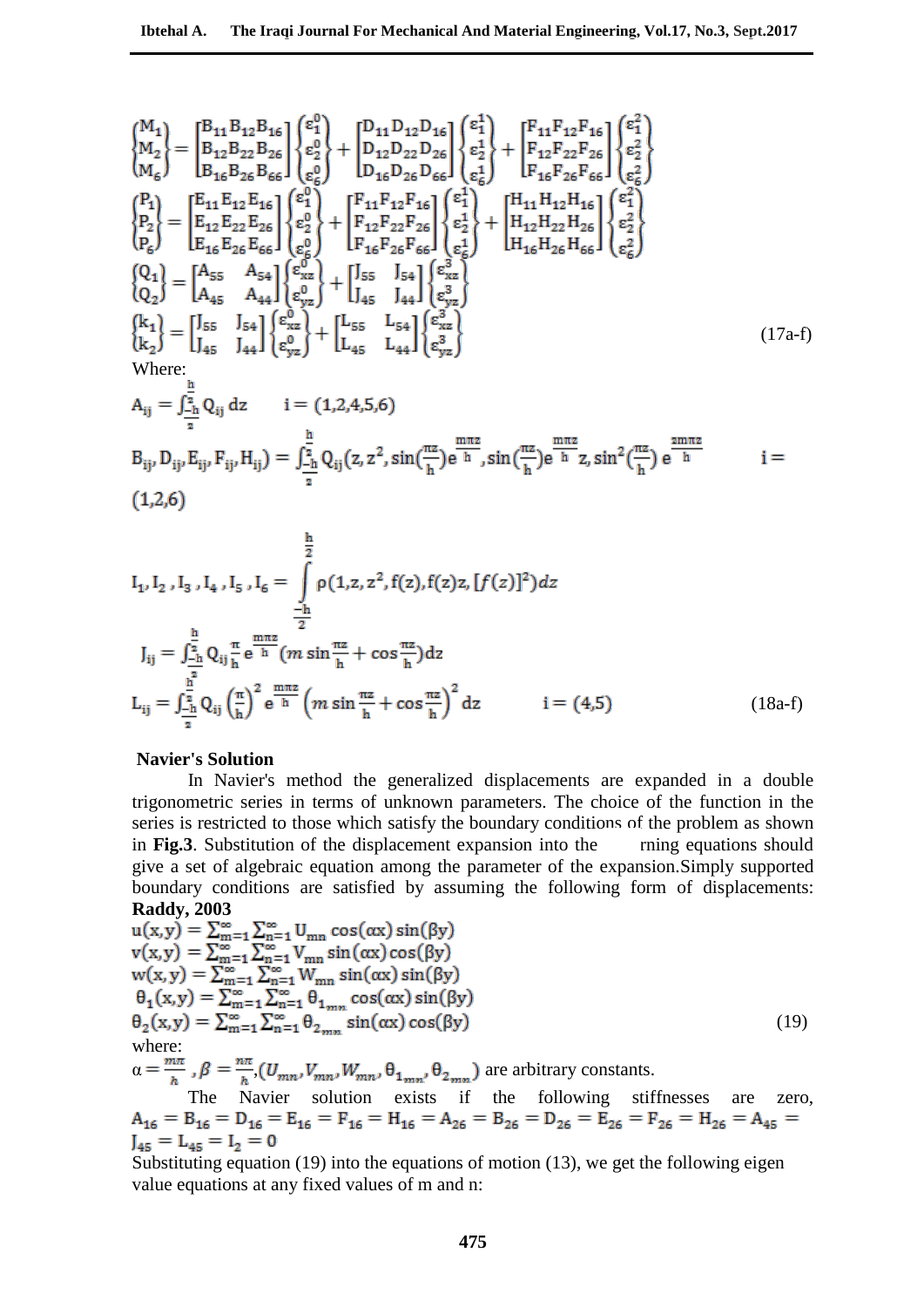$$
\begin{bmatrix}\nC_{11} & C_{12} & C_{13} & C_{14} & C_{15} \\
C_{12} & C_{22} & C_{23} & C_{24} & C_{25} \\
C_{13} & C_{23} & C_{33} & C_{34} & C_{35} \\
C_{14} & C_{24} & C_{44} & C_{44} & C_{45} \\
C_{14} & C_{24} & C_{44} & C_{44} & C_{45} \\
C_{15} & C_{15} & C_{15} & C_{15} \\
C_{16} & C_{17} & C_{18} & C_{18} \\
C_{19} & C_{10} & C_{10} & C_{115} \\
D_{10} & D_{11} & D_{12} & D_{13} \\
D_{11} & D_{12} & D_{13} & D_{14} \\
D_{12} & D_{13} & D_{14} & D_{14} \\
D_{13} & D_{23} & D_{15} & D_{15} \\
D_{14} & D_{14} & D_{14} & D_{14} \\
D_{15} & D_{16} & D_{17} \\
D_{16} & D_{17} & D_{18} \\
D_{17} & D_{18} & D_{19} \\
D_{18} & D_{19} & D_{10} \\
D_{19} & D_{10} & D_{11} \\
D_{10} & D_{11} & D_{12} \\
D_{11} & D_{12} & D_{13} \\
D_{12} & D_{13} & D_{14} \\
D_{14} & D_{12} & D_{15} \\
D_{15} & D_{16} & D_{17} \\
D_{16} & D_{17} & D_{18} \\
D_{17} & D_{18} & D_{19} \\
D_{10} & D_{10} & D_{11} \\
D_{11} & D_{12} & D_{13} \\
D_{12} & D_{13} & D_{14} \\
D_{13} & D_{14} & D_{15} \\
D_{14} & D_{15} & D_{15} \\
D_{15} & D_{15} & D_{15} \\
D_{16} & D_{16} & D_{16} \\
D_{17} & D_{18} & D_{18} \\
D_{18} & D_{19} & D_{11} \\
D_{10} & D_{11} \\
D_{11} & D_{12} \\
D_{12} & D_{
$$

And mass elements :

$$
m_{11} = I_1
$$
  
\n
$$
m_{13} = -I_2 \alpha = m_{31}
$$
  
\n
$$
m_{14} = I_4 \alpha + I_2 \frac{m\pi}{h} \alpha = m_{41}
$$
  
\n
$$
m_{22} = I_1
$$
  
\n
$$
m_{23} = -I_2 \beta = m_{32}
$$
  
\n
$$
m_{25} = I_4 + I_2 \frac{m\pi}{h} = m_{52}
$$
  
\n
$$
m_{33} = I_1 + I_3 (\alpha^2 + \beta^2)
$$
  
\n
$$
m_{34} = -I_5 \alpha - I_3 \frac{m\pi}{h} \alpha = m_{43}
$$
  
\n
$$
m_{35} = -I_5 \beta - I_3 \frac{m\pi}{h} \beta = m_{53}
$$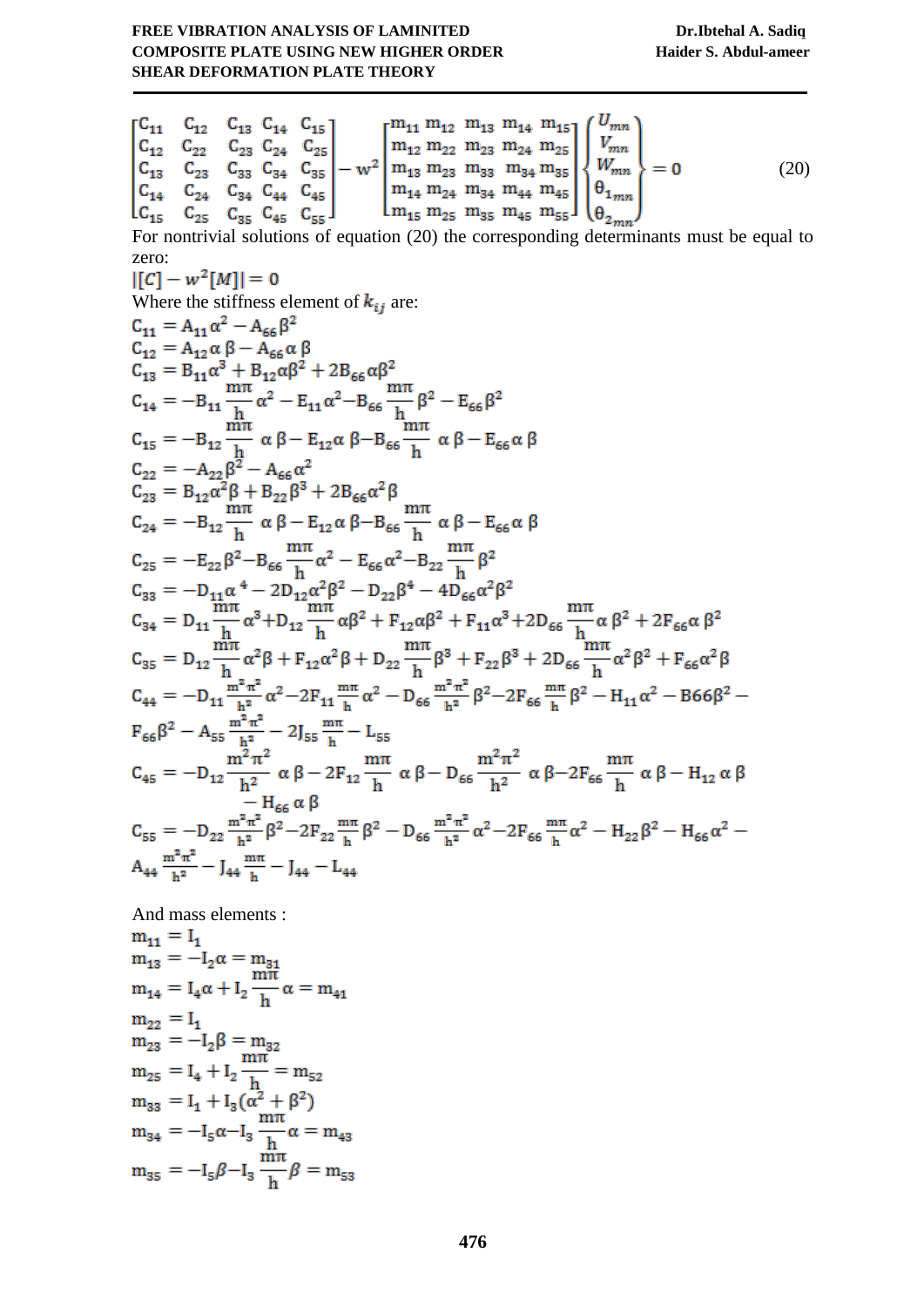$$
m_{44} = I_3 \frac{m^2 \pi^2}{h^2} + 2I_5 \frac{m\pi}{h} + I_6
$$
  

$$
m_{55} = I_3 \frac{m^2 \pi^2}{h^2} + 2I_5 \frac{m\pi}{h} + I_6
$$

The main computer programming has been built to carry out the analysis required for solving the equations of motion and determine the fundamental natural frequency of composite laminated simply supported plate using new higher order shear deformation plate theory. A computer code written in (Matlab R13).

#### **RESULTS AND DISCUSION :-**

The natural frequency for free vibration of composite laminated plate with different design parameters for simply supported boundary condition, is analyzed and solved using MATLAP programming. To examine the validly of the derived equation and performance of computer programming for free vibration of composite laminated simply supported plate, a comparison [ 3D elasticity &J.Raddy & J.L.Mantari ] for two, three, four and six layers cross ply Laminated (0/90/0) and (0/90/90/0) and simply supported on all edge, while the mechanical properties of each layers are  $(E_1=40, E_2=1, E_3=1, \rho=1, v_{12}=v_{13}=0.25,$  $v_{23}=0$ ,  $G_{12}=G_{13}=0.6$ ,  $G_{23}=0.5$ ). Table(2) show the fundimantal frequancy for a four-layer symmetric laminate square plate (a/h=5), as a function of modulus ratios ( $E_1/E_2$ ). For the ratios of E1/E2 change from 5 to 40, the percentage error in predicting the natural frequencies using the present theory is less than1% in all the cases. The present theory is also in very close agreement with the other shear deformation theories, however FSDT results are slightly higher than the exact one. Table(3) shows the Non-dimensional fundamental frequencies of antisymmetric square laminated plate for various values of modules ratio and thickness ratio  $(a/h = 5)$  The results of the present theory and other theaories such as (Raddy, S.S. Akavci and Kant) are compared with the three dimentional elasticity results (3D). for all the laminate types considered at lower range of  $(E_1 / E_2)$  ratio equal to (3 and 10), the error in present theory is less compared to other theories. Whereas for the laminates at higher range of  $(E_1 / E_2)$  ratio equal to (20 to 40) the theory of kant give better accurate results in comparison to other theories.Table (4) shows the Nondimensional fundamental frequencies of square simply supported laminated plate (a=b) a cross ply (0/90/0) and orthotropic ratio  $\frac{E_1}{E_2} = 40$ , which shows a good results when compared with other researches such as  $(S.Xiang \& K.Ming$  and Raddy).Table 5 we consider a four layer [0/90/90/0] simply supported plate with the effect of width-tothickness ratio. The normalized frequency  $w^- = (wb^2) \left(\frac{\rho}{E_2}\right)^{1/2}$  is showen in table 5.the results show that HCDP results show that HSDT solution a gree well with available results given in Zhen.et al. 2006, Wu et al. 1994, Matsunaga 2000, Cho et al. 1991. Figure(4) shows that the fundamental frequency various side-to-thickness ratio  $(a/h)$  of laminated cross ply  $(0/90)$ for the present work compared with TSDT which shows the same trend of curve. Figure(5) shows that the fundamental frequency various side-to-thickness ratio (a/h) of laminated cross ply (0/90/0/90/0/90) for the present work compared with TSDT which shows the trend of curve for present work closed to the trend of curve for TSDT.

#### **CONCLUSIONS :-**

A new higher order shear deformation theory of laminated composite plates is presented. The theory accounts for an adequate distribution of the transverse shear strains through the plate thickness and the tangential stress-free boundary conditions on the plate boundary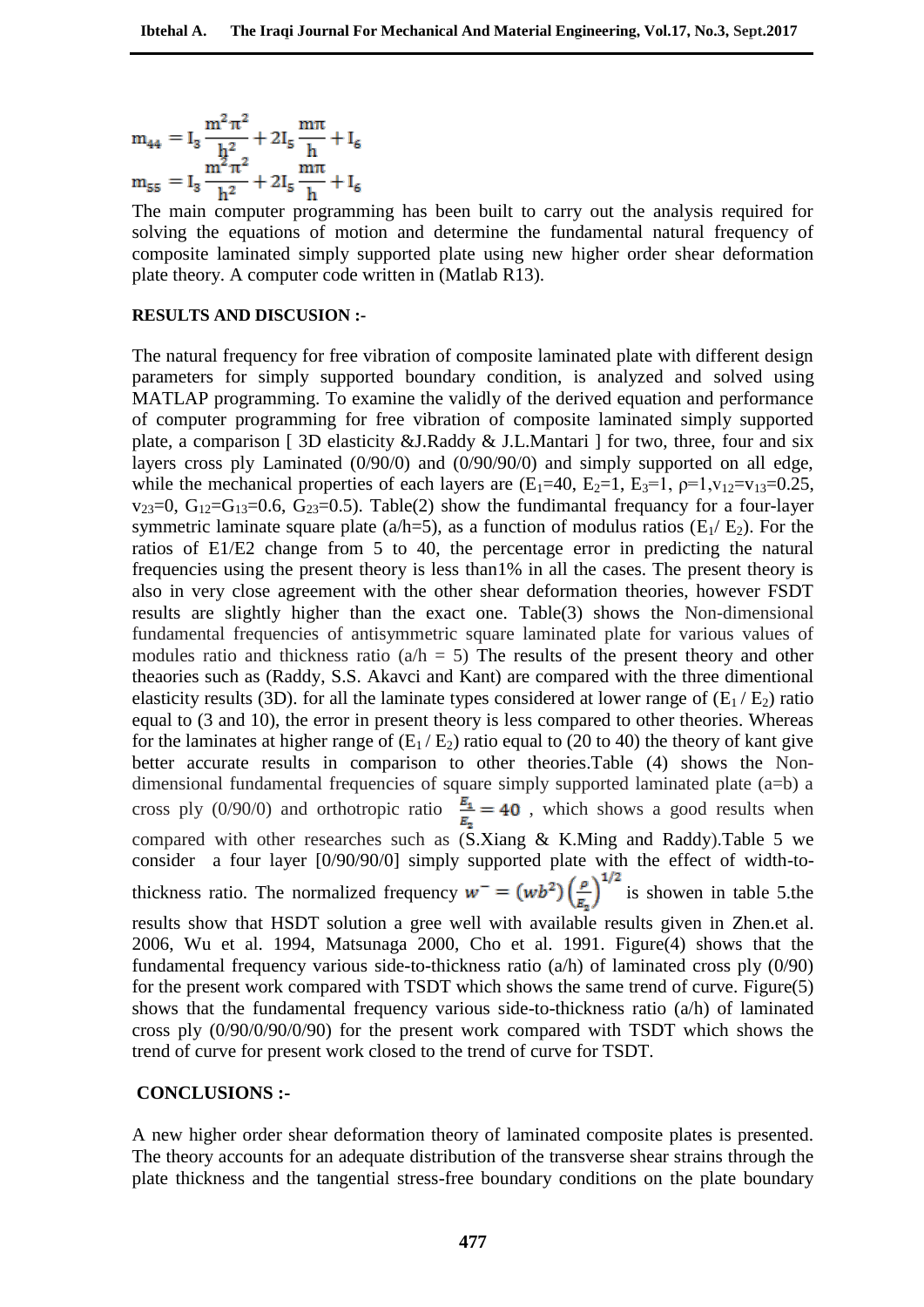## **FREE VIBRATION ANALYSIS OF LAMINITED Dr.Ibtehal A. Sadiq COMPOSITE PLATE USING NEW HIGHER ORDER Haider S. Abdul-ameer SHEAR DEFORMATION PLATE THEORY**

surface, therefore a shear correction factor is not required. The governing equations and boundary conditions are derived by employing the principle of virtual work. These equations are solved via a Navier-type, closed form solution. The accuracy of the present code is ascertained by comparing it with various available results in the literature. The results show that the present model performs better than all the higher order shear deformation theories compared here for analyzing the dynamic behavior of multilayered composite plates .

| Modal                 | $f(z)$ function                                               |  |  |  |
|-----------------------|---------------------------------------------------------------|--|--|--|
| <b>Touratier 1991</b> | πz                                                            |  |  |  |
| <b>Karma</b> 2003     | $f(z) = z e^{-2(z/h)^2}$                                      |  |  |  |
| <b>Mantari 2012</b>   | $f(z) = \sin \frac{\pi z}{l} e^{\cos \frac{m \pi z}{h}} + yz$ |  |  |  |
| Present               | $f(z) = \sin \frac{\pi z}{1} e^{\frac{m \pi z}{h}} + yz$      |  |  |  |

**Table 2:** Nondimentionalized fundamental frequencies of simply supported square plates  $a^2$   $\sqrt{a}$ 

| $-\sqrt{\frac{E_2}{E_2}}$ , a/h = 5.<br>w |        |         |                |                  |             |  |  |
|-------------------------------------------|--------|---------|----------------|------------------|-------------|--|--|
|                                           | 3D     | Present | <b>Mantari</b> | <b>Touratier</b> | <b>FSDT</b> |  |  |
| $E_1/E_2$                                 |        |         | 2011           | 1991             |             |  |  |
| 3                                         | 6.618  | 6.5768  | 6.565          | 6.560            | 6.570       |  |  |
| 10                                        | 8.210  | 8.2675  | 8.286          | 8.274            | 8.298       |  |  |
| 20                                        | 9.560  | 9.5097  | 9.552          | 9.530            | 9.567       |  |  |
| 30                                        | 10.272 | 10.2464 | 10.305         | 10.277           | 10.326      |  |  |
| 40                                        | 10.752 | 10.7545 | 10.826         | 10.793           | 10.854      |  |  |
|                                           |        |         |                |                  |             |  |  |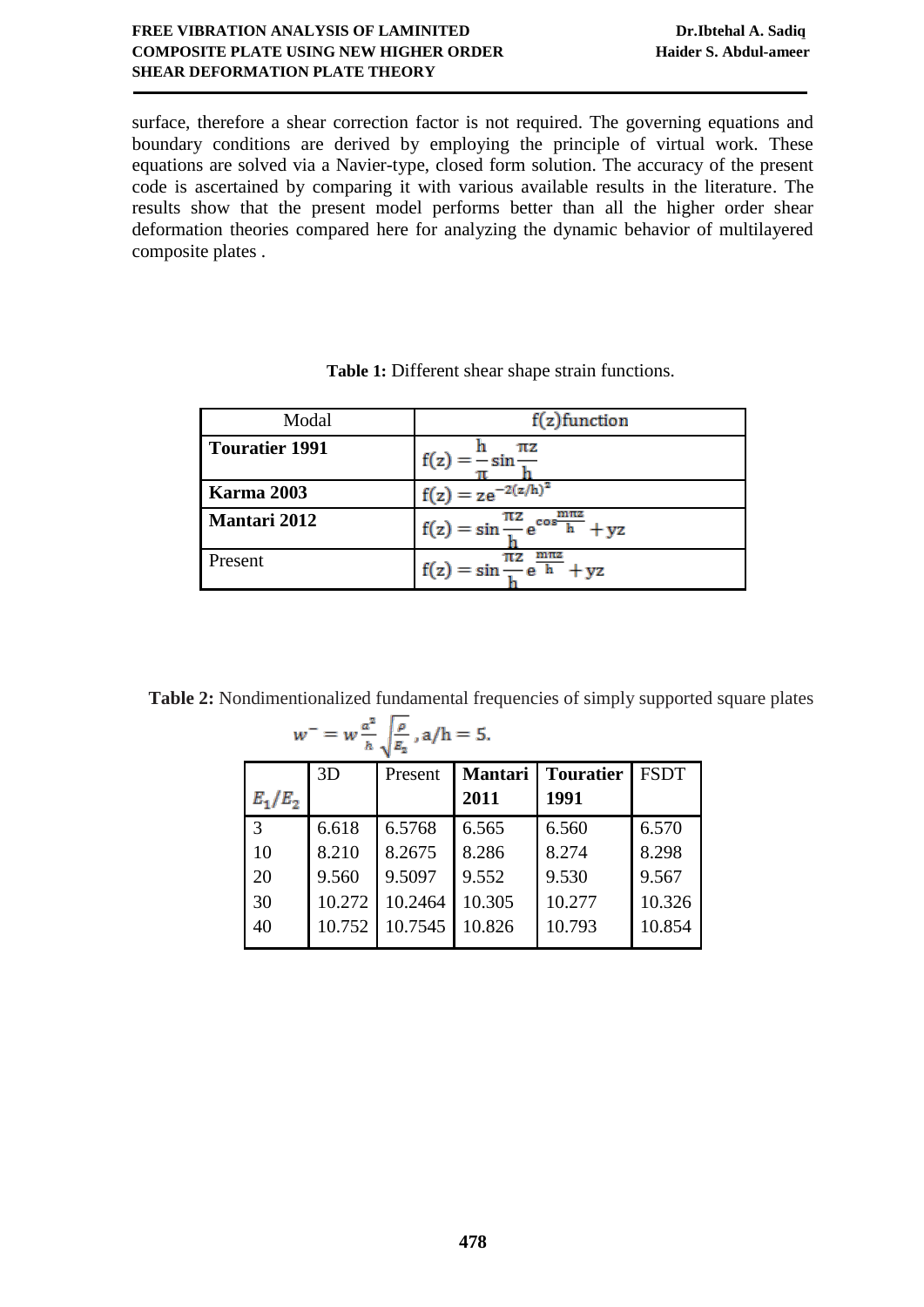**Table (3)** Nondimentionalized fundamental frequencies a simply supported antisymmetric cross-ply square laminated plate with (a/h = 5),  $w^- = w \frac{a^2}{h} \sqrt{\frac{\rho}{E_2}}$ 

| $E_1/E_2$  |                  |       |                |       |                     |       |       |        |       |        |       |
|------------|------------------|-------|----------------|-------|---------------------|-------|-------|--------|-------|--------|-------|
|            | Method           | 3     | Diff           | 10    | Diff                | 20    | Diff  | 30     | Diff% | 40     | Diff% |
|            |                  |       | $\%$           |       | $\%$                |       | $\%$  |        |       |        |       |
|            |                  |       |                |       |                     |       |       |        |       |        |       |
|            | 3D Elasticity    | 6.257 |                | 6.984 | $\Box$              | 7.674 |       | 8.176  |       | 8.562  |       |
| $(0/90)_1$ | <b>Kant 2002</b> | 6.156 | 1.161          | 6.936 | 0.681               | 7.688 | 0.206 | 8.257  | 0.990 | 8.709  | 1.176 |
|            | Raddy 1984       | 6.216 | 0,655          | 6.988 | 0.057               | 7.821 | 1.915 | 8.505  | 4.023 | 9.087  | 6.131 |
|            | S. Akavci        | 6.218 | 0.623          | 6.993 | 0.281               | 7.832 | 6.058 | 8.522  | 4.231 | 9.111  | 6.412 |
|            | 2008             | 6.220 | 0.591          | 6.981 | 0.042               | 7.819 | 2.557 | 8.506  | 4.036 | 9.091  | 6.178 |
|            | Present          |       |                |       |                     |       |       |        |       |        |       |
|            |                  |       |                |       |                     |       |       |        |       |        |       |
|            |                  |       |                |       |                     |       |       |        |       |        |       |
|            | 3D Elasticity    | 6.545 | $\overline{a}$ | 8.144 |                     | 9.405 |       | 10.165 |       | 10.679 |       |
| $(0/90)_2$ | <b>Kant 2002</b> | 6.431 | 1.741          | 8.101 | 0.527               | 9.433 | 0.291 | 10.246 | 0.796 | 10.799 | 1.123 |
|            | Raddy            | 6.500 | 0.687          | 8.195 | 0.626               | 9.626 | 2.349 | 10.534 | 3.630 | 11.171 | 4.607 |
|            | S. Akavci        | 6.500 | 0.687          | 8.193 | 0.601               | 9.620 | 2.286 | 10.526 | 3.551 | 11.161 | 4.513 |
|            | 2008             | 6.512 | 0.504          | 8.176 | 0.392               | 9.580 | 1.860 | 10.461 | 2.911 | 11.091 | 3.858 |
|            | Present          |       |                |       |                     |       |       |        |       |        |       |
|            |                  |       |                |       |                     |       |       |        |       |        |       |
|            |                  |       |                |       |                     |       |       |        |       |        |       |
|            | 3D Elasticity    | 6.610 |                | 8.414 | $\bar{\phantom{a}}$ | 9.839 |       | 10.695 |       | 11.272 |       |
| $(0/90)_3$ | <b>Kant 2002</b> | 6.486 | 1.875          | 8.337 | 0.915               | 9.801 | 0.386 | 10.685 | 0.093 | 11.283 | 0.975 |
|            | Raddy            | 6.555 | 0.832          | 8.404 | 0.118               | 9.917 | 0.792 | 10.854 | 1.486 | 11.500 | 2.022 |
|            | S. Akavci        | 6.556 | 0.816          | 8.405 | 0.106               | 9.918 | 0.830 | 10.856 | 1.505 | 11.503 | 2.049 |
|            | 2008             | 6.570 | 0.605          | 8.388 | 0.309               | 9.876 | 0.376 | 10.797 | 0.953 | 11.433 | 1.428 |
|            | Present          |       |                |       |                     |       |       |        |       |        |       |
|            |                  |       |                |       |                     |       |       |        |       |        |       |

**Table (4)** Nondimentional fundamental frequencies of square plate (0/90/0) at various

thickness ratio(a/h), 
$$
w^{-} = w \frac{a^2}{h} \sqrt{\frac{\rho}{E_2}}
$$

| a/h                                         |                         |                            |                            |  |  |  |
|---------------------------------------------|-------------------------|----------------------------|----------------------------|--|--|--|
| Method                                      | $\mathcal{D}_{1}^{(1)}$ | 5                          | 10                         |  |  |  |
| S.Xiang&K.Ming 2009<br>Raddy1997<br>Present | 5.533<br>5.205<br>5.689 | 10.290<br>10.698<br>10.253 | 14.766<br>14.753<br>14.703 |  |  |  |
|                                             |                         |                            |                            |  |  |  |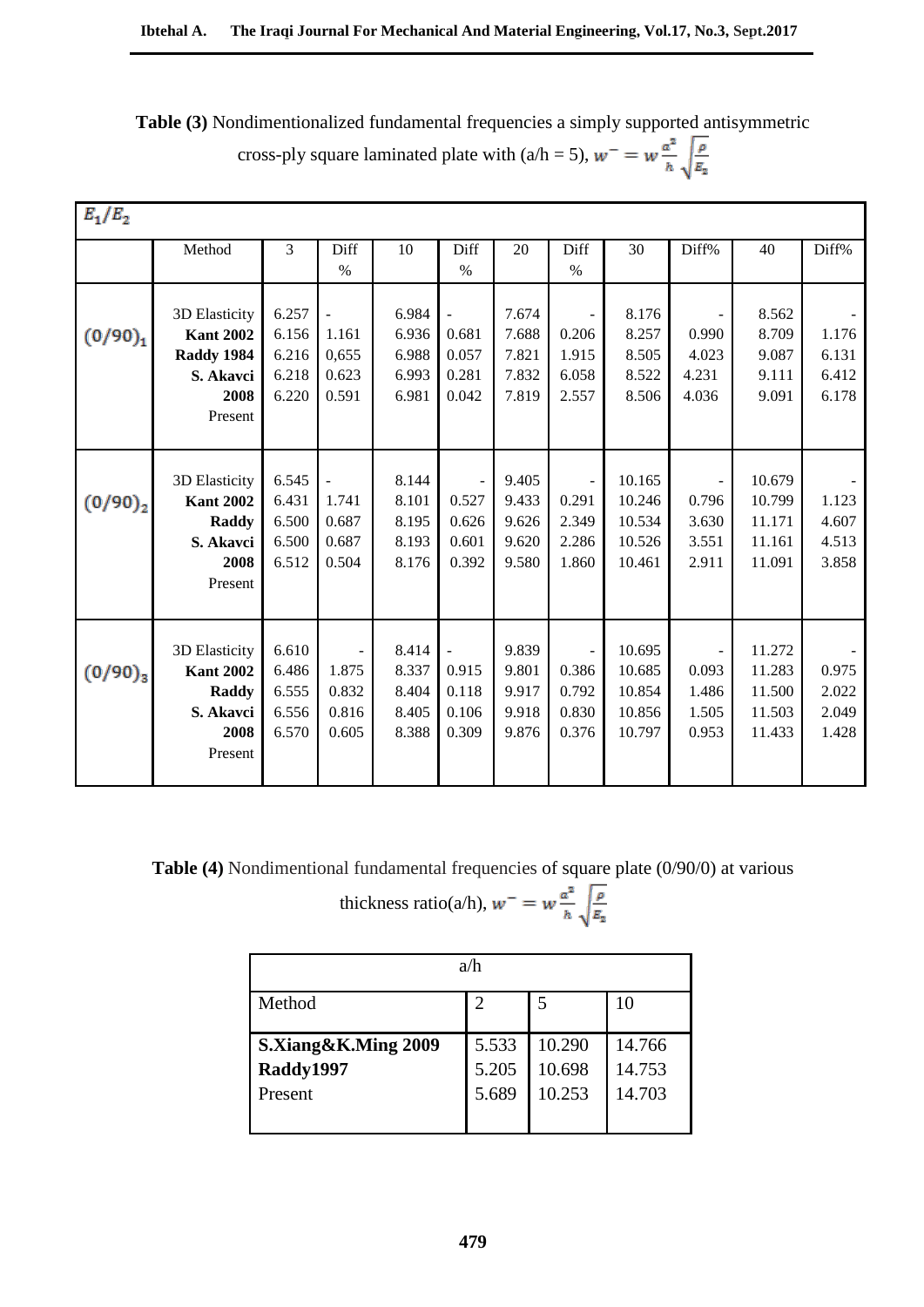**Table (5)** Nondimentional fundamental frequencies for a four layer [0/90/90/0] for various

thickness ratio (a/h), 
$$
\frac{E_1}{E_2} = 40
$$
,  $w^- = w \frac{a^2}{h} \sqrt{\frac{\rho}{E_2}}$ 

| a/h                    |         |         |         |         |         |         |  |  |
|------------------------|---------|---------|---------|---------|---------|---------|--|--|
| Method                 | 5       | 10      | 20      | 25      | 50      | 100     |  |  |
|                        |         |         |         |         |         |         |  |  |
| Zhen&Wanji 2006        | 10.7294 | 15.1568 | 17.8035 | 18.2404 | 18.9022 | 19.1566 |  |  |
| <b>Wu et al.1994</b>   | 10.6820 | 15.0690 | 17.6360 | 18.0550 | 18.6700 | 18.8350 |  |  |
| Matsunaga 2000         | 10.6876 | 15.0271 | 17.6369 | 18.0557 | 18.6702 | 18.8352 |  |  |
| <b>Cho et al. 1991</b> | 10.6730 | 15.0660 | 17.5350 | 18.0540 | 18.6586 | 18.8350 |  |  |
| Present                | 10.7544 | 15.1090 | 17.6590 | 18.0751 | 18.6854 | 18.8492 |  |  |



**Fig.1:** Laminate geometry with positive set of lamina/laminate reference axes, displacement components and fiber orientation.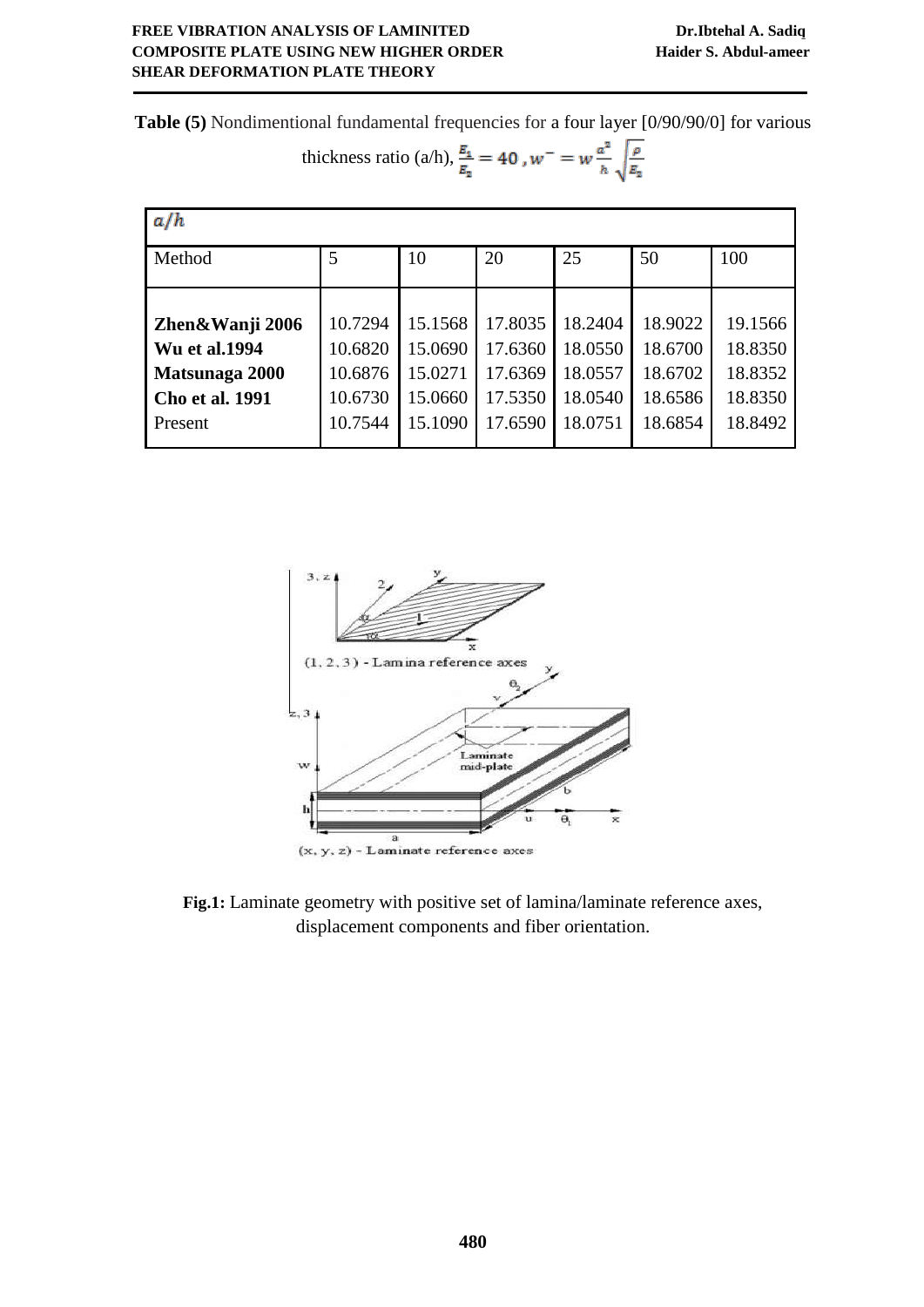

**Fig .2:** Shape strain functions of different shear deformation theories.



**Fig.3:** Boundary condition for simply supported plate .**J.N.Raddy 2003**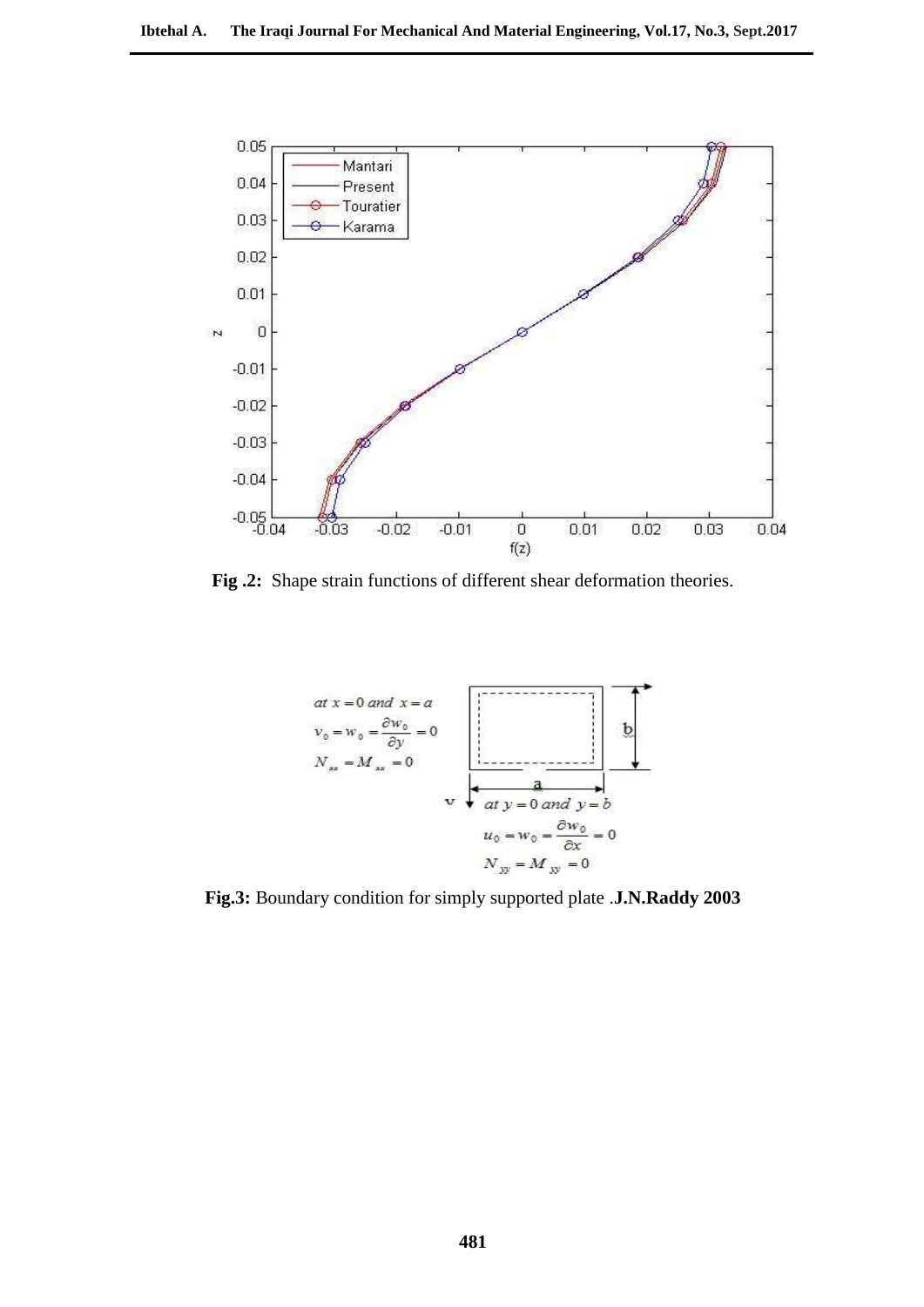

**Fig.4:** Nondimentionalized natural frequency versus side-to-thickness ratio (a/h) for crossply (0/90)  $at_{\frac{E_1}{E_2}} = 40$ . Square plate .



**Fig.5:** Nondimentionalized natural frequency versus side-to-thickness ratio (a/h) for crossply (0/90/0/90/0/90)  $at_{\frac{E_1}{E_2}}^{\frac{E_1}{E_1}} = 40$ . Square plate.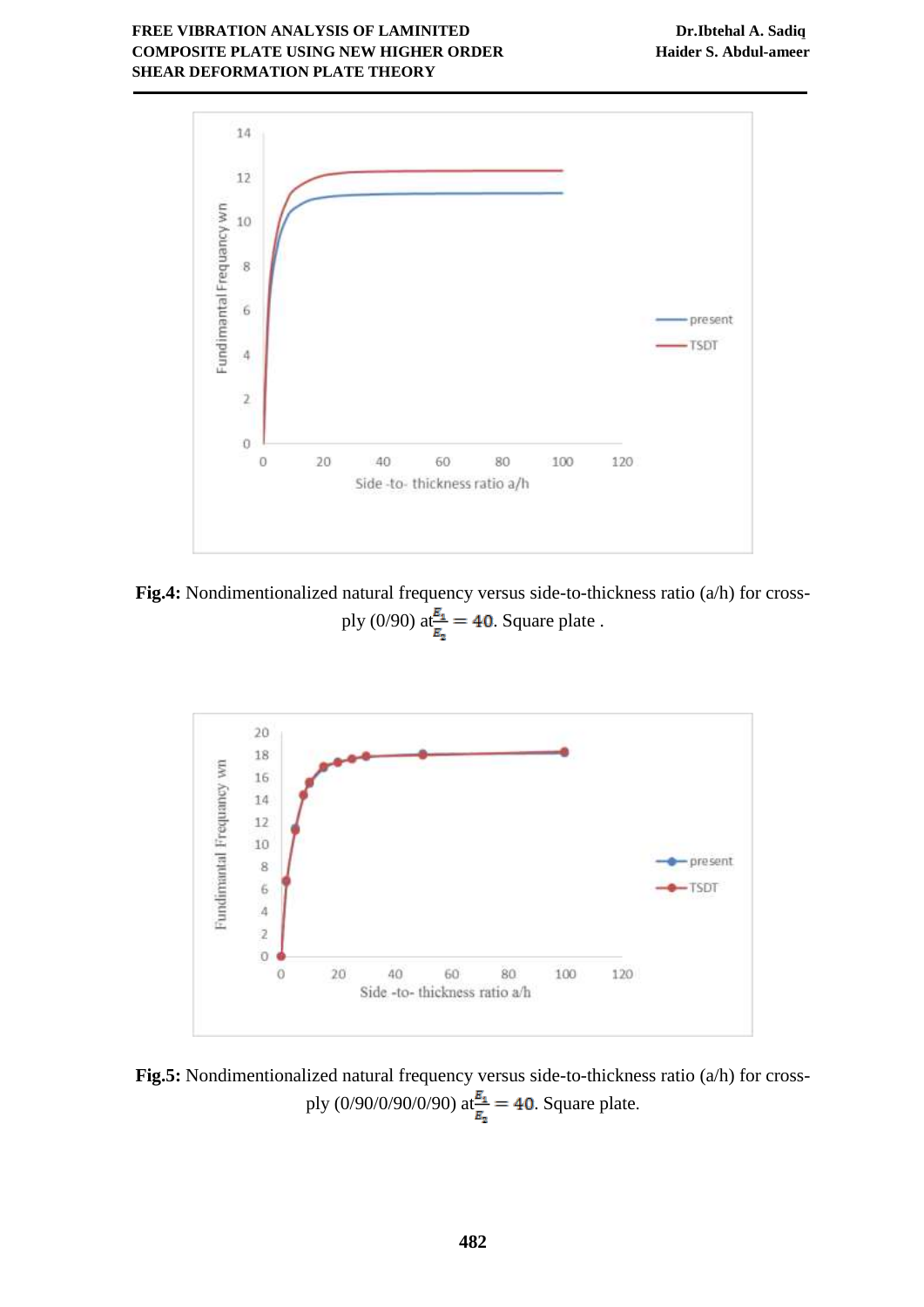# **REFERENCES :-**

A, S, Sayyad., B,M, Shinde., Y,M,Ghugal., Bending, Vibration and Buckling of Laminated Composite Plates Using a Simple Four Variable Plate Theory, 2016, Vol.3.

C.P. Wu, W.Y. Chen.,1994, Vibration and stability of laminated plates based on a local higher-order plate theory, Journal Sound Vibration, Vol.4,PP. 503–520.

D, H, Choi. H,T,Thai., 2013, Efficient higher-order shear deformation theories for bending and free vibration analyses of functionally graded plates , Archive of Applied [Mechanics](http://link.springer.com/journal/419) , Vol.83[,](http://link.springer.com/journal/419/83/12/page/1) PP.1755-1771.

H, Matsunaga., 2000, Vibration and stability of cross-ply laminated composite plates according to a global higher-order plate theory, Composite Structures, Vol. 48, PP. 231-244.

Jameel,A,N., Abed,S,A.,2012 , Free Vibration Analysis Of Composite Laminated PLATE Using HOST 12 , Journal of Engineering , Volume 18 , PP1-13.

K.N. Cho, C.W. Bert, A.G. Striz.,1991, Free vibration of laminated rectangular plates analyzed by higher-order individual-layer theory, Journal Sound Vibration,Vol.145 ,PP.429–442.

Mantari, J, [L.,](http://www.sciencedirect.com/science/article/pii/S026382231200013X) Soares, C, G., 2012, Bending Analysis of Thick Exponentially Graded Plates Using A New Trigonometric Higher Order Shear Deformation Theory, [Composite](http://www.sciencedirect.com/science/journal/02638223) [Structures](http://www.sciencedirect.com/science/journal/02638223) , Vol. 94 , PP 1991-2000 .

N. D. Phan., J. N. Reddy, 1985, Analysis of laminated composite plates using a higherorder shear deformation theory, international Journal for Numerical Methods in Engineering ,Vol.21,PP.2201-2219.

Pervez ,T., Al-Zebdeh, K., Farooq ,K, S., 2010, Effects of Boundary Conditions in Laminated Composite Plates Using Higher Order Shear Deformation Theory, Applied Composite Material ,PP.499-514.

Reddy J N.,1984, A simple higher order theory for laminated composite plate , ASME applied mechanics ,Vol.51,PP.745-752.

Reddy J N., 1997 , Mechanics of laminated composite plates theory and analysis. Boca Raton.

S. S. Akavci. A. H. Tanrikulu., 2008, Buckling and free vibration analyses of laminated composite plates by using two new hyperbolic shear-deformation theories, Vol. 44, PP. 217–230.

S, Xiang., K,M,Wang., Y,T,Ai.,Y,O, Sha., and H,Shi. 2009, Natural frequencies of generally laminated composite plates using the Gaussian radial basis function and firstorder shear deformation theory , Thin-Walled Structures ,Vol.45,PP.1265-1271.